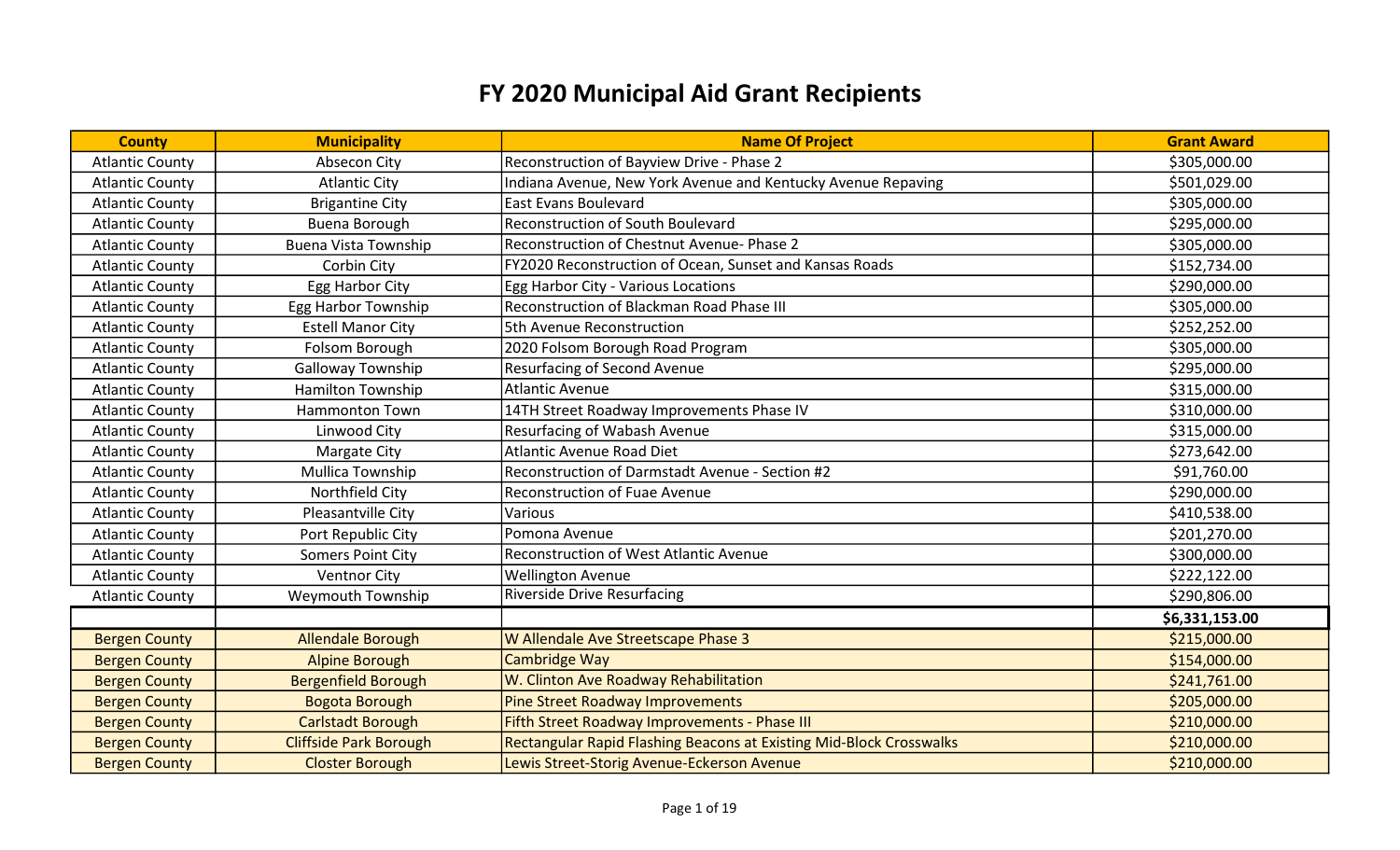| <b>County</b>        | <b>Municipality</b>              | <b>Name Of Project</b>                                                        | <b>Grant Award</b> |
|----------------------|----------------------------------|-------------------------------------------------------------------------------|--------------------|
| <b>Bergen County</b> | <b>Cresskill Borough</b>         | <b>Union Avenue Streetscape Improvements</b>                                  | \$225,000.00       |
| <b>Bergen County</b> | <b>Demarest Borough</b>          | Improvements to Unimproved Streets (Phase 4)                                  | \$225,000.00       |
| <b>Bergen County</b> | <b>Dumont Borough</b>            | <b>Grant Avenue Improvements Project</b>                                      | \$220,000.00       |
| <b>Bergen County</b> | <b>East Rutherford Borough</b>   | Various Streets - 2020 - East Rutherford                                      | \$225,000.00       |
| <b>Bergen County</b> | <b>Edgewater Borough</b>         | <b>Undercliff Ave. Restoration Project</b>                                    | \$186,000.00       |
| <b>Bergen County</b> | <b>Elmwood Park Borough</b>      | Various Streets - 2020 - Elmwood Park                                         | \$195,000.00       |
| <b>Bergen County</b> | <b>Emerson Borough</b>           | <b>Ackerman Avenue-Phase II</b>                                               | \$215,000.00       |
| <b>Bergen County</b> | <b>Englewood City</b>            | Pedestrian Safety at Grand and Englewood Avenues                              | \$215,000.00       |
| <b>Bergen County</b> | <b>Englewood Cliffs Borough</b>  | Various Streets - 2020 - Englewood Cliffs                                     | \$215,000.00       |
| <b>Bergen County</b> | Fair Lawn Borough                | <b>Prospect Avenue</b>                                                        | \$200,000.00       |
| <b>Bergen County</b> | <b>Fairview Borough</b>          | <b>Improvements to Morningside Avenue</b>                                     | \$186,000.00       |
| <b>Bergen County</b> | Fort Lee Borough                 | Inwood Terrace (Section 2)                                                    | \$193,000.00       |
| <b>Bergen County</b> | <b>Franklin Lakes Borough</b>    | Various Streets - 2020 - Franklin Lakes                                       | \$205,000.00       |
| <b>Bergen County</b> | <b>Garfield City</b>             | Midland Avenue Curbing and Sidewalk Improvements                              | \$246,104.00       |
| <b>Bergen County</b> | <b>Glen Rock Borough</b>         | <b>Boulevard Resurfacing Phase II</b>                                         | \$205,000.00       |
| <b>Bergen County</b> | <b>Hackensack City</b>           | <b>Beech Street Roadway Improvements</b>                                      | \$271,704.00       |
| <b>Bergen County</b> | <b>Harrington Park Borough</b>   | LaRoche Avenue Roadway Improvements                                           | \$156,000.00       |
| <b>Bergen County</b> | <b>Hasbrouck Heights Borough</b> | Industrial Avenue Improvements                                                | \$189,000.00       |
| <b>Bergen County</b> | <b>Haworth Borough</b>           | <b>Valley Road Improvements-Haworth</b>                                       | \$195,000.00       |
| <b>Bergen County</b> | <b>Hillsdale Borough</b>         | Reconstruction of Hillsdale Avenue, Everdell Avenue and Other Various Streets | \$205,000.00       |
| <b>Bergen County</b> | Ho-Ho-Kus Borough                | <b>Resurfacing Mill Road, Section 2</b>                                       | \$144,000.00       |
| <b>Bergen County</b> | Leonia Borough                   | Broad Avenue Road Resurfacing Project (Section 10)                            | \$215,000.00       |
| <b>Bergen County</b> | <b>Little Ferry Borough</b>      | <b>Improvement of Garden Street</b>                                           | \$215,000.00       |
| <b>Bergen County</b> | Lodi Borough                     | St. Joseph Boulevard Rehabilitation Project - Phase Two                       | \$232,718.00       |
| <b>Bergen County</b> | <b>Lyndhurst Township</b>        | <b>Tontine Avenue</b>                                                         | \$205,000.00       |
| <b>Bergen County</b> | <b>Mahwah Township</b>           | <b>Stag Hill Road</b>                                                         | \$230,000.00       |
| <b>Bergen County</b> | <b>Maywood Borough</b>           | Palmer Avenue Roadway & Bus Stop Crossing Improvements                        | \$200,000.00       |
| <b>Bergen County</b> | <b>Midland Park Borough</b>      | <b>Resurfacing of Paterson Avenue</b>                                         | \$200,000.00       |
| <b>Bergen County</b> | <b>Montvale Borough</b>          | Various Streets - 2020 - Montvale                                             | \$220,000.00       |
| <b>Bergen County</b> | <b>Moonachie Borough</b>         | <b>West Commercial Avenue Project (Section 5)</b>                             | \$195,000.00       |
| <b>Bergen County</b> | <b>New Milford Borough</b>       | Madison Avenue Sidewalk Improvement Project                                   | \$117,000.00       |
| <b>Bergen County</b> | <b>North Arlington Borough</b>   | Belmount & Lincoln                                                            | \$200,000.00       |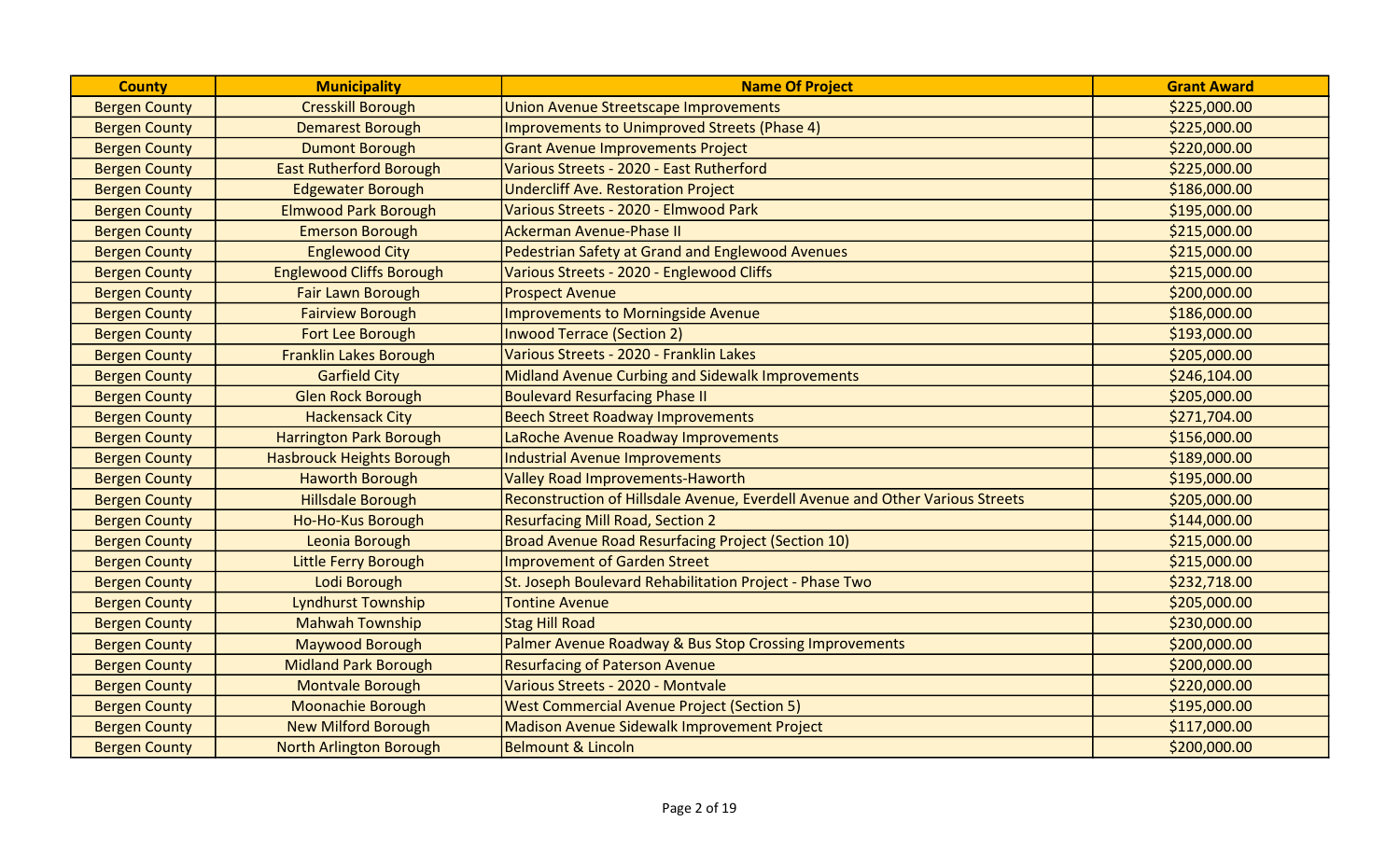| <b>County</b>        | <b>Municipality</b>               | <b>Name Of Project</b>                                            | <b>Grant Award</b> |
|----------------------|-----------------------------------|-------------------------------------------------------------------|--------------------|
| <b>Bergen County</b> | <b>Northvale Borough</b>          | Livingston Street (Section 7)                                     | \$195,000.00       |
| <b>Bergen County</b> | Norwood Borough                   | <b>Briarwood Avenue Improvements</b>                              | \$195,000.00       |
| <b>Bergen County</b> | <b>Oakland Borough</b>            | <b>Patriots Way Bridge</b>                                        | \$215,000.00       |
| <b>Bergen County</b> | <b>Old Tappan Borough</b>         | Various Streets - 2020 - Old Tappan                               | \$220,000.00       |
| <b>Bergen County</b> | <b>Oradell Borough</b>            | <b>Prospect Avenue Improvement Project</b>                        | \$210,000.00       |
| <b>Bergen County</b> | <b>Palisades Park Borough</b>     | <b>West Palisades Boulevard Improvements</b>                      | \$169,000.00       |
| <b>Bergen County</b> | <b>Paramus Borough</b>            | <b>Improvements to Midland Avenue (Section 2)</b>                 | \$205,000.00       |
| <b>Bergen County</b> | Park Ridge Borough                | Various Streets - 2020 - Park Ridge                               | \$215,000.00       |
| <b>Bergen County</b> | <b>Ramsey Borough</b>             | Prospect Street, Mechanic Street Park & Ride and Canterbury Drive | \$230,000.00       |
| <b>Bergen County</b> | <b>Ridgefield Borough</b>         | <b>Studio Road Improvement Project</b>                            | \$195,000.00       |
| <b>Bergen County</b> | <b>Ridgefield Park Village</b>    | <b>Highland Place</b>                                             | \$210,000.00       |
| <b>Bergen County</b> | <b>Ridgewood Village</b>          | South Broad Street Resurfacing                                    | \$210,000.00       |
| <b>Bergen County</b> | <b>River Edge Borough</b>         | <b>Bogert Road (Section 4)</b>                                    | \$215,000.00       |
| <b>Bergen County</b> | <b>River Vale Township</b>        | Poplar Road Safety Improvements - Phase 2                         | \$225,000.00       |
| <b>Bergen County</b> | <b>Rochelle Park Township</b>     | <b>Oldis Street</b>                                               | \$186,000.00       |
| <b>Bergen County</b> | <b>Rockleigh Borough</b>          | <b>Willow Avenue Roadway Improvements</b>                         | \$190,000.00       |
| <b>Bergen County</b> | <b>Rutherford Borough</b>         | <b>Grand Avenue</b>                                               | \$195,000.00       |
| <b>Bergen County</b> | <b>Saddle Brook Township</b>      | <b>Mayhill Street Phase I</b>                                     | \$182,653.00       |
| <b>Bergen County</b> | <b>Saddle River Borough</b>       | <b>Resurfacing Mill Road, Section 2</b>                           | \$107,000.00       |
| <b>Bergen County</b> | South Hackensack Township         | Phase 2 Phillips Avenue Improvements Project                      | \$200,000.00       |
| <b>Bergen County</b> | <b>Teaneck Township</b>           | <b>Tryon Avenue Roadway Preservation</b>                          | \$230,000.00       |
| <b>Bergen County</b> | <b>Tenafly Borough</b>            | Various Streets - 2020 - Tenafly                                  | \$225,000.00       |
| <b>Bergen County</b> | <b>Teterboro Borough</b>          | <b>Hollister Road</b>                                             | \$200,000.00       |
| <b>Bergen County</b> | <b>Upper Saddle River Borough</b> | <b>Hidden Glen Road</b>                                           | \$205,000.00       |
| <b>Bergen County</b> | <b>Waldwick Borough</b>           | <b>West Prospect Street</b>                                       | \$195,000.00       |
| <b>Bergen County</b> | <b>Wallington Borough</b>         | Various Streets - 2020 - Wallington                               | \$215,000.00       |
| <b>Bergen County</b> | <b>Washington Township</b>        | <b>Ridgewood Road</b>                                             | \$200,000.00       |
| <b>Bergen County</b> | <b>Westwood Borough</b>           | <b>Fairview Avenue</b>                                            | \$205,000.00       |
| <b>Bergen County</b> | <b>Woodcliff Lake Borough</b>     | <b>Woodcliff Avenue "Causeway" Streetscape</b>                    | \$174,000.00       |
| <b>Bergen County</b> | <b>Wood-Ridge Borough</b>         | <b>Burma Road Improvements</b>                                    | \$215,000.00       |
| <b>Bergen County</b> | <b>Wyckoff Township</b>           | <b>Mountain Avenue</b>                                            | \$195,000.00       |
|                      |                                   |                                                                   | \$14,220,940.00    |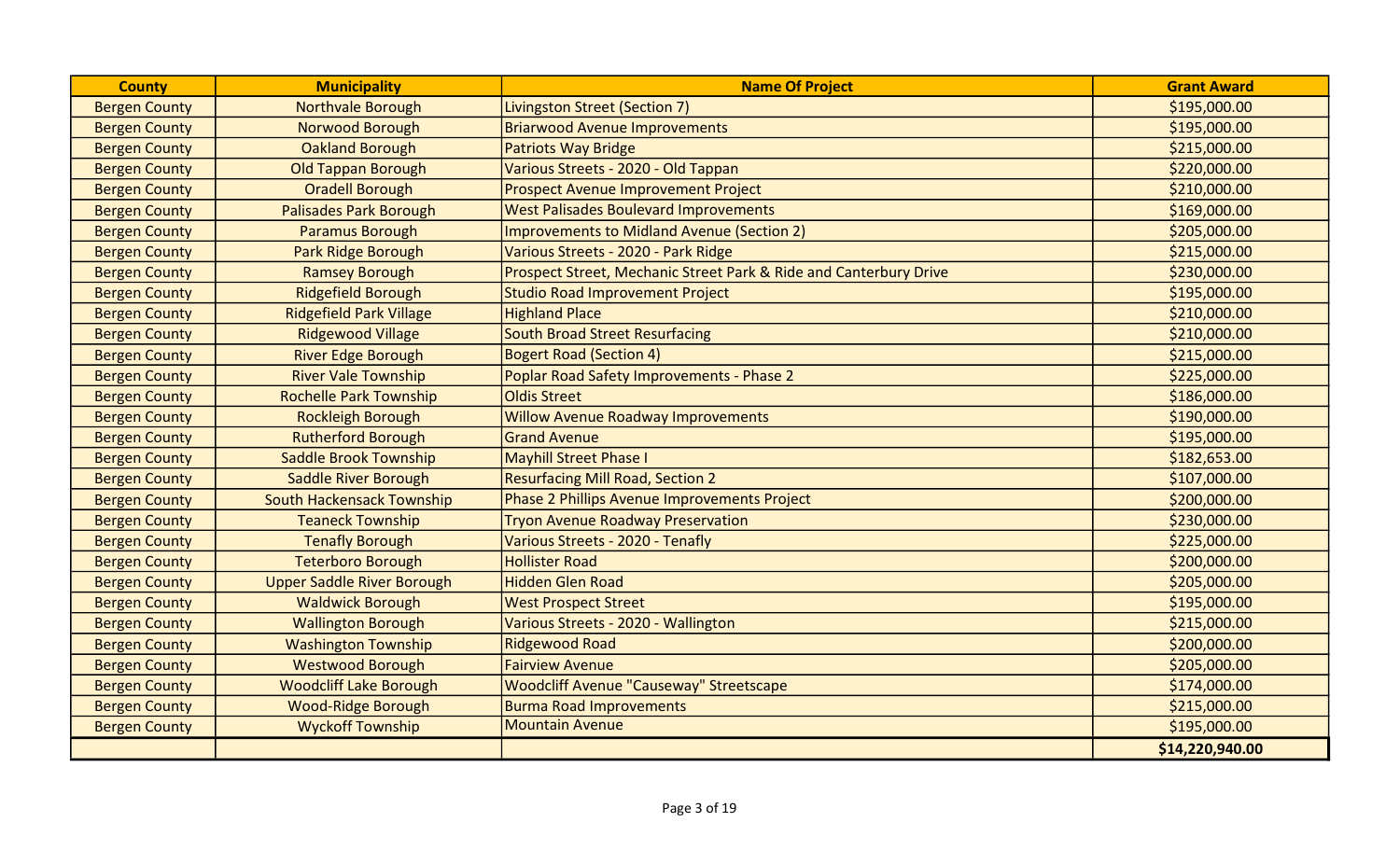| <b>County</b>            | <b>Municipality</b>            | <b>Name Of Project</b>                                                           | <b>Grant Award</b> |
|--------------------------|--------------------------------|----------------------------------------------------------------------------------|--------------------|
| <b>Burlington County</b> | <b>Bass River Township</b>     | Amasa Landing Road                                                               | \$245,000.00       |
| <b>Burlington County</b> | <b>Beverly City</b>            | 2020 City of Beverly Road Improvement Program                                    | \$243,000.00       |
| <b>Burlington County</b> | <b>Bordentown City</b>         | FY 2020 NJDOT Trust Fund Resurfacing for Oliver Street                           | \$245,000.00       |
| <b>Burlington County</b> | <b>Bordentown Township</b>     | <b>Groveville Road Resurfacing Project</b>                                       | \$244,000.00       |
| <b>Burlington County</b> | <b>Burlington City</b>         | <b>Resurfacing of Various Streets</b>                                            | \$250,000.00       |
| <b>Burlington County</b> | <b>Burlington Township</b>     | <b>Reconstruction of Connecticut Drive</b>                                       | \$243,000.00       |
| <b>Burlington County</b> | <b>Chesterfield Township</b>   | Sykesville Rd Improvements Phase II                                              | \$244,000.00       |
| <b>Burlington County</b> | <b>Cinnaminson Township</b>    | 2020 Road Program                                                                | \$245,000.00       |
| <b>Burlington County</b> | Delanco Township               | Township of Delanco Road Improvement Program                                     | \$240,000.00       |
| <b>Burlington County</b> | Delran Township                | FY2020 Conrow Road Improvements                                                  | \$248,000.00       |
| <b>Burlington County</b> | Eastampton Township            | <b>Woodcrest Drive Improvements</b>                                              | \$225,000.00       |
| <b>Burlington County</b> | <b>Edgewater Park Township</b> | Bridgeboro Rd Phase 2                                                            | \$254,135.00       |
| <b>Burlington County</b> | Evesham Township               | Lincoln Drive North - East and West Improvement Project                          | \$246,000.00       |
| <b>Burlington County</b> | Fieldsboro Borough             | Union Street Roadway Improvements                                                | \$244,000.00       |
| <b>Burlington County</b> | <b>Florence Township</b>       | Potts Mill Road III Improvement Project                                          | \$231,500.00       |
| <b>Burlington County</b> | <b>Hainesport Township</b>     | Bancroft Dr Resurfacing Project Ph 2                                             | \$245,000.00       |
|                          | Lumberton Township             | Municipal Drive, Balsam Road, Glenwood Road, Stonebrook Drive, Covington Terrace | \$243,000.00       |
| <b>Burlington County</b> |                                | Improvements                                                                     |                    |
| <b>Burlington County</b> | <b>Mansfield Township</b>      | FY 2020 NJDOT Trust Fund Resurfacing of Railroad Avenue                          | \$231,500.00       |
| <b>Burlington County</b> | Maple Shade Township           | <b>NJDOT Municipal Aid Program</b>                                               | \$231,500.00       |
| <b>Burlington County</b> | Medford Lakes Borough          | Tabernacle Road Phase II                                                         | \$250,000.00       |
| <b>Burlington County</b> | <b>Medford Township</b>        | Dixontown Road Phase II                                                          | \$245,000.00       |
| <b>Burlington County</b> | Moorestown Township            | Sentinel Road and Farmdale Road Improvements                                     | \$240,000.00       |
| <b>Burlington County</b> | Mount Holly Township           | Smith Lane Improvements                                                          | \$275,434.00       |
| <b>Burlington County</b> | Mount Laurel Township          | <b>Union Mill Road Improvements</b>                                              | \$231,500.00       |
| <b>Burlington County</b> | New Hanover Township           | <b>Cookstown Hockamick Road</b>                                                  | \$244,000.00       |
| <b>Burlington County</b> | North Hanover Township         | <b>Schoolhouse Road Phase 2</b>                                                  | \$240,000.00       |
| <b>Burlington County</b> | Palmyra Borough                | 5th & Race Streets Reconstruction                                                | \$250,000.00       |
| <b>Burlington County</b> | Pemberton Borough              | St John Street Roadway Improvements                                              | \$226,000.00       |
| <b>Burlington County</b> | <b>Pemberton Township</b>      | South Lakeshore Drive Roadway Improvements                                       | \$277,046.00       |
| <b>Burlington County</b> | <b>Riverside Township</b>      | New Jersey Avenue & Washington Street Improvements                               | \$245,000.00       |
| <b>Burlington County</b> | <b>Shamong Township</b>        | <b>Grassy Lake Road Phase II</b>                                                 | \$248,000.00       |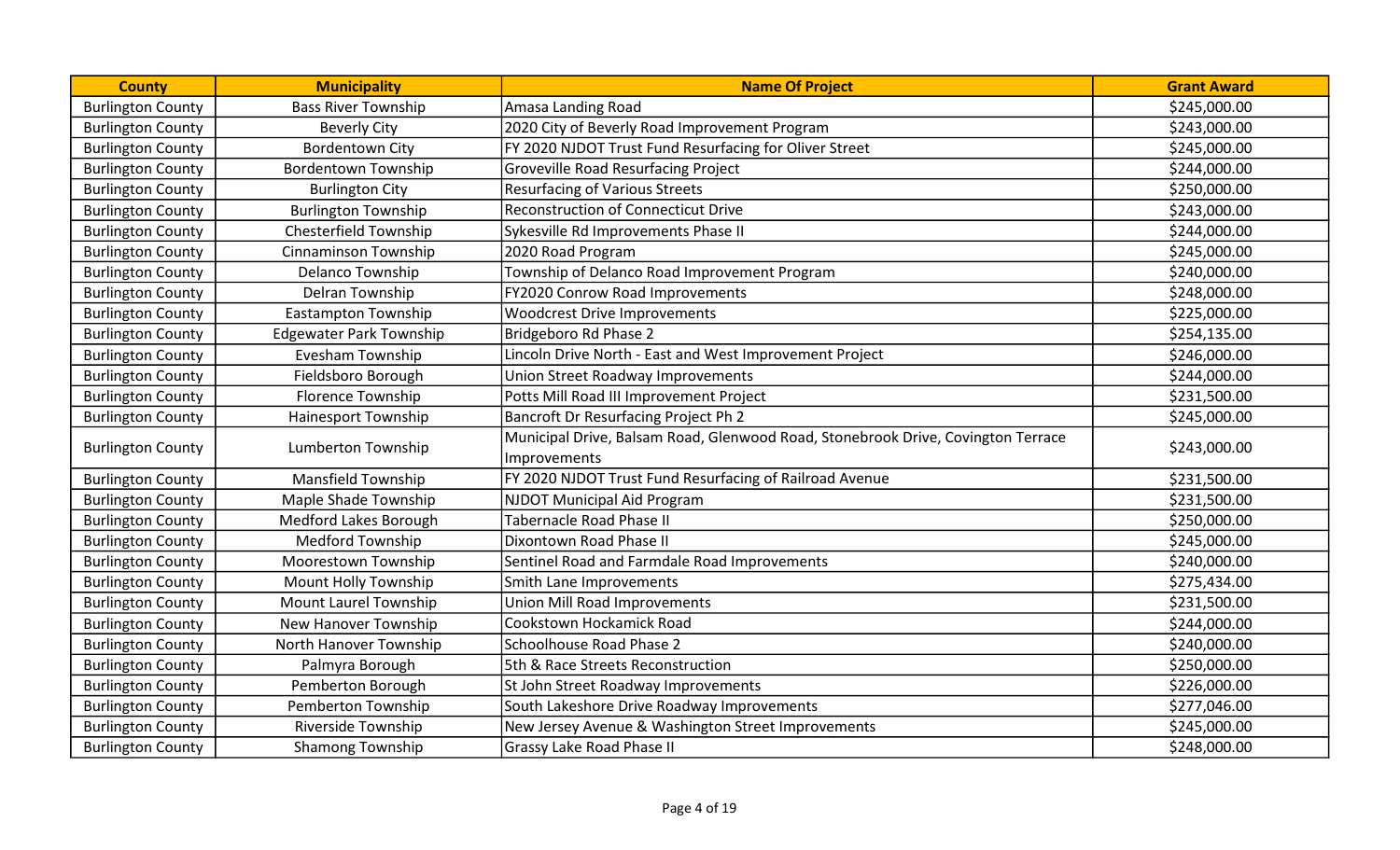| <b>County</b>            | <b>Municipality</b>           | <b>Name Of Project</b>                                                                                         | <b>Grant Award</b> |
|--------------------------|-------------------------------|----------------------------------------------------------------------------------------------------------------|--------------------|
| <b>Burlington County</b> | Southampton Township          | <b>Retreat Road Reconstruction</b>                                                                             | \$246,000.00       |
| <b>Burlington County</b> | <b>Tabernacle Township</b>    | Oakshade Road Phase II                                                                                         | \$243,000.00       |
| <b>Burlington County</b> | <b>Washington Township</b>    | Lovers Lane Paving Project                                                                                     | \$161,494.00       |
| <b>Burlington County</b> | <b>Westampton Township</b>    | <b>NJDOT Municipal Aid Program</b>                                                                             | \$243,000.00       |
| <b>Burlington County</b> | Willingboro Township          | FY 2020 NJDOT Trust Fund Resurfacing of Pennypacker Drive & S. Sunset Road (Phase I)                           | \$347,586.00       |
| <b>Burlington County</b> | <b>Woodland Township</b>      | Resurfacing Sooy Place Road Phase 3                                                                            | \$248,000.00       |
|                          |                               |                                                                                                                | \$9,059,695.00     |
| <b>Camden County</b>     | <b>Audubon Borough</b>        | Reconstruction of E. Merchant Street - Phase II                                                                | \$200,000.00       |
| <b>Camden County</b>     | <b>Audubon Park Borough</b>   | <b>WHIPPOORWILL WAY</b>                                                                                        | \$160,000.00       |
| <b>Camden County</b>     | <b>Barrington Borough</b>     | Roadway Improvements to Commerce Drive Phase 4                                                                 | \$245,000.00       |
| <b>Camden County</b>     | <b>Bellmawr Borough</b>       | <b>Reconstruction of Anderson Avenue - Phase II</b>                                                            | \$255,000.00       |
| <b>Camden County</b>     | <b>Berlin Borough</b>         | 2020 Road Program                                                                                              | \$245,000.00       |
| <b>Camden County</b>     | <b>Berlin Township</b>        | Improvements to Day Avenue                                                                                     | \$150,000.00       |
| <b>Camden County</b>     | <b>Brooklawn Borough</b>      | <b>Reconstruction of Second Street</b>                                                                         | \$245,000.00       |
| <b>Camden County</b>     | <b>Camden City</b>            | <b>FY2020 Resurfacing of Various Streets</b>                                                                   | \$1,052,864.00     |
| <b>Camden County</b>     | <b>Cherry Hill Township</b>   | Cherry Hill Blvd. Phase 3                                                                                      | \$240,000.00       |
| <b>Camden County</b>     | <b>Chesilhurst Borough</b>    | Reconstruction of Thompson Avenue & Hayes Avenue - Phase II                                                    | \$200,000.00       |
| <b>Camden County</b>     | <b>Clementon Borough</b>      | Reconstruction of Atlantic Avenue, Carver Avenue & Naylor Avenue - Phase II, & Lake<br><b>Avenue-Phase III</b> | \$275,000.00       |
| <b>Camden County</b>     | <b>Collingswood Borough</b>   | <b>Grant Avenue Improvements - Phase 2</b>                                                                     | \$240,000.00       |
| <b>Camden County</b>     | <b>Gibbsboro Borough</b>      | ROADWAY IMPROVEMENTS TO WEST ROAD                                                                              | \$200,000.00       |
| <b>Camden County</b>     | <b>Gloucester City</b>        | Reconstruction of Center Street, 8th Street, and 9th Street                                                    | \$261,386.00       |
| <b>Camden County</b>     | <b>Gloucester Township</b>    | <b>Johnson Road Reconstruction</b>                                                                             | \$379,374.00       |
| <b>Camden County</b>     | <b>Haddon Heights Borough</b> | <b>Reconstruction of Devon Avenue - Phase II</b>                                                               | \$315,000.00       |
| <b>Camden County</b>     | <b>Haddon Township</b>        | <b>Buckner Avenue, Phase 3</b>                                                                                 | \$245,000.00       |
| <b>Camden County</b>     | <b>Haddonfield Borough</b>    | <b>Ardmore Avenue Reconstruction</b>                                                                           | \$230,000.00       |
| <b>Camden County</b>     | Hi-Nella Borough              | Wykagyl Road & Muscoday Traffic Circle                                                                         | \$200,000.00       |
| <b>Camden County</b>     | <b>Laurel Springs Borough</b> | <b>Laurel Springs Road Program</b>                                                                             | \$240,000.00       |
| <b>Camden County</b>     | Lawnside Borough              | <b>Lion's Gate Drive Resurfacing</b>                                                                           | \$177,808.00       |
| <b>Camden County</b>     | <b>Lindenwold Borough</b>     | Traffic Signal Upgrades: Clementon-Gibbsboro Road/Carlton Avenue & Berlin Road                                 | \$449,814.00       |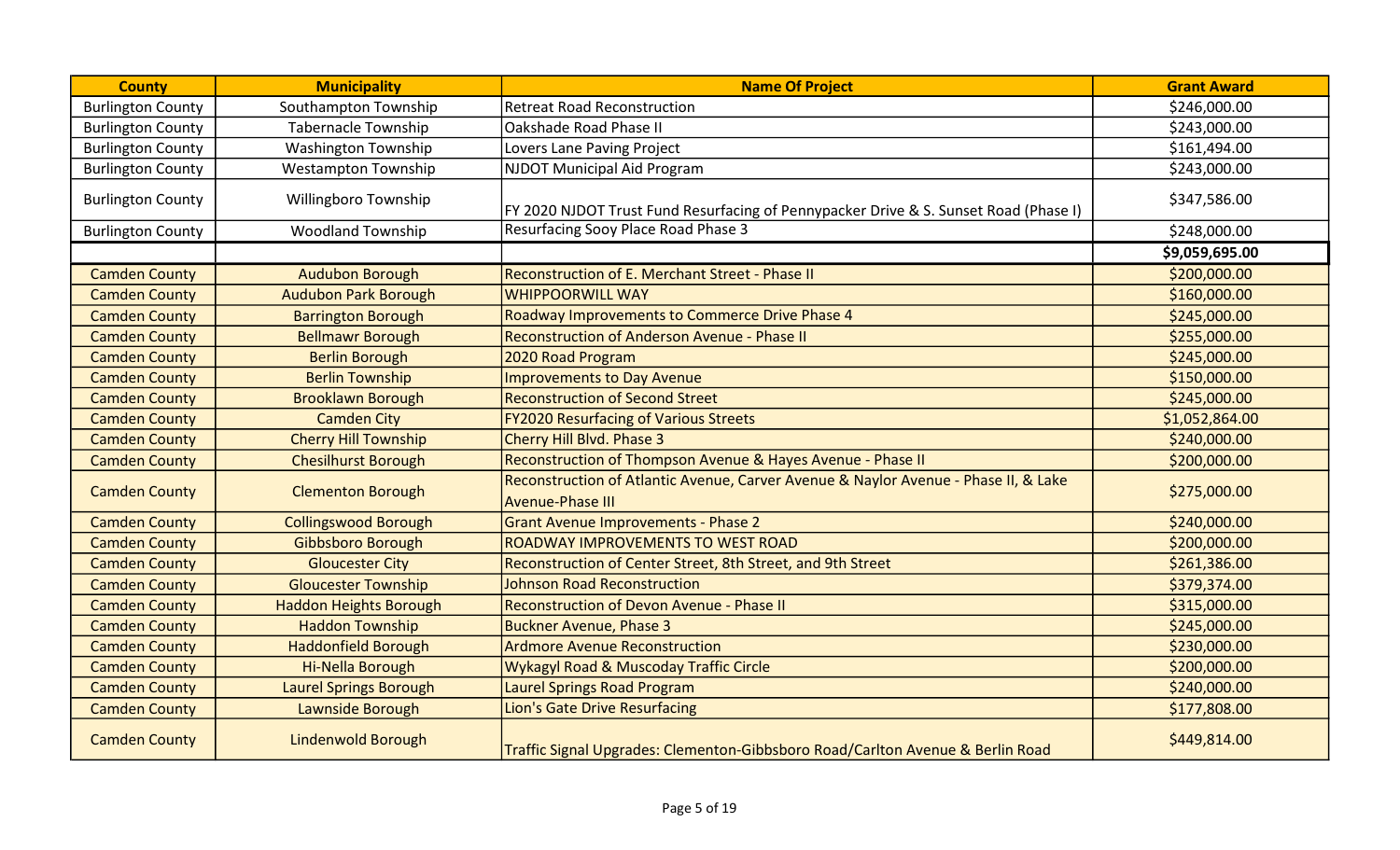| <b>County</b>        | <b>Municipality</b>          | <b>Name Of Project</b>                                                                            | <b>Grant Award</b> |
|----------------------|------------------------------|---------------------------------------------------------------------------------------------------|--------------------|
| <b>Camden County</b> | Magnolia Borough             | Road Program - E. Madison Avenue, Grant Avenue, Bryant Avenue, and Sherwood Road                  | \$255,000.00       |
| <b>Camden County</b> | <b>Merchantville Borough</b> | Merchantville 2020 Road Program                                                                   | \$240,000.00       |
| <b>Camden County</b> | <b>Mount Ephraim Borough</b> | Resurfacing and Safety Improvements to Linden and Adams Avenue                                    | \$245,279.00       |
| <b>Camden County</b> | <b>Oaklyn Borough</b>        | <b>WEST PARK AVENUE</b>                                                                           | \$190,000.00       |
| <b>Camden County</b> | Pennsauken Township          | FY 2020 NJDOT Trust Fund Resurfacing of Camden Avenue                                             | \$396,409.00       |
| <b>Camden County</b> | <b>Pine Hill Borough</b>     | <b>Reconstruction of East 9th Avenue</b>                                                          | \$240,000.00       |
| <b>Camden County</b> | <b>Runnemede Borough</b>     | S. Highland Avenue & N. Highland Avenue, S. Rowand Avenue & N. Rowand Avenue -<br><b>Phase II</b> | \$240,000.00       |
| <b>Camden County</b> | <b>Somerdale Borough</b>     | <b>Improvements to Dartmouth Avenue</b>                                                           | \$300,000.00       |
| <b>Camden County</b> | <b>Stratford Borough</b>     | Reconstruction of Evergreen & Homestead Road                                                      | \$300,000.00       |
| <b>Camden County</b> | <b>Voorhees Township</b>     | <b>Voorhees Drive Improvements</b>                                                                | \$300,000.00       |
| <b>Camden County</b> | <b>Waterford Township</b>    | Dayton Avenue Roadway Improvements                                                                | \$170,000.00       |
| <b>Camden County</b> | <b>Winslow Township</b>      | <b>Church Road Resurfacing Project</b>                                                            | \$342,893.00       |
| <b>Camden County</b> | <b>Woodlynne Borough</b>     | Reconstruction of Parker Avenue & Chestnut Avenue                                                 | \$255,000.00       |
|                      |                              |                                                                                                   | \$9,680,827.00     |
| Cape May County      | Avalon Borough               | <b>Reconstruction of 69th Street</b>                                                              | \$177,000.00       |
| Cape May County      | Cape May City                | Reconstruction of Pennsylvania Avenue                                                             | \$185,000.00       |
| Cape May County      | Cape May Point Borough       | <b>Yale Avenue</b>                                                                                | \$165,000.00       |
| Cape May County      | Dennis Township              | Reconstruction of Chestnut Street and a portion of East Avenue                                    | \$185,000.00       |
| Cape May County      | Lower Township               | <b>Reconstruction of Star Avenue</b>                                                              | \$185,000.00       |
| Cape May County      | Middle Township              | Linden Lane                                                                                       | \$177,000.00       |
| Cape May County      | North Wildwood City          | <b>Reconstruction of East 7th Avenue</b>                                                          | \$185,000.00       |
| Cape May County      | Ocean City                   | Asbury Ave. Road Improvement                                                                      | \$185,000.00       |
| Cape May County      | Sea Isle City                | <b>Resurfacing of Park Road</b>                                                                   | \$148,000.00       |
| Cape May County      | Stone Harbor Borough         | Reconstruction of 106th Street                                                                    | \$140,904.00       |
| Cape May County      | <b>Upper Township</b>        | Pedestrian Safety Improvements for Neptune Ave                                                    | \$162,900.00       |
| Cape May County      | West Cape May Borough        | <b>Reconstruction of Third Avenue</b>                                                             | \$195,000.00       |
| Cape May County      | West Wildwood Borough        | <b>Reconstruction of A Avenue</b>                                                                 | \$185,000.00       |
| Cape May County      | Wildwood City                | <b>Reconstruction of Taylor Avenue</b>                                                            | \$165,000.00       |
| Cape May County      | Wildwood Crest Borough       | <b>Reconstruction of Beach Avenue</b>                                                             | \$155,000.00       |
| Cape May County      | Woodbine Borough             | <b>Reconstruction of DeHirsch Avenue</b>                                                          | \$165,000.00       |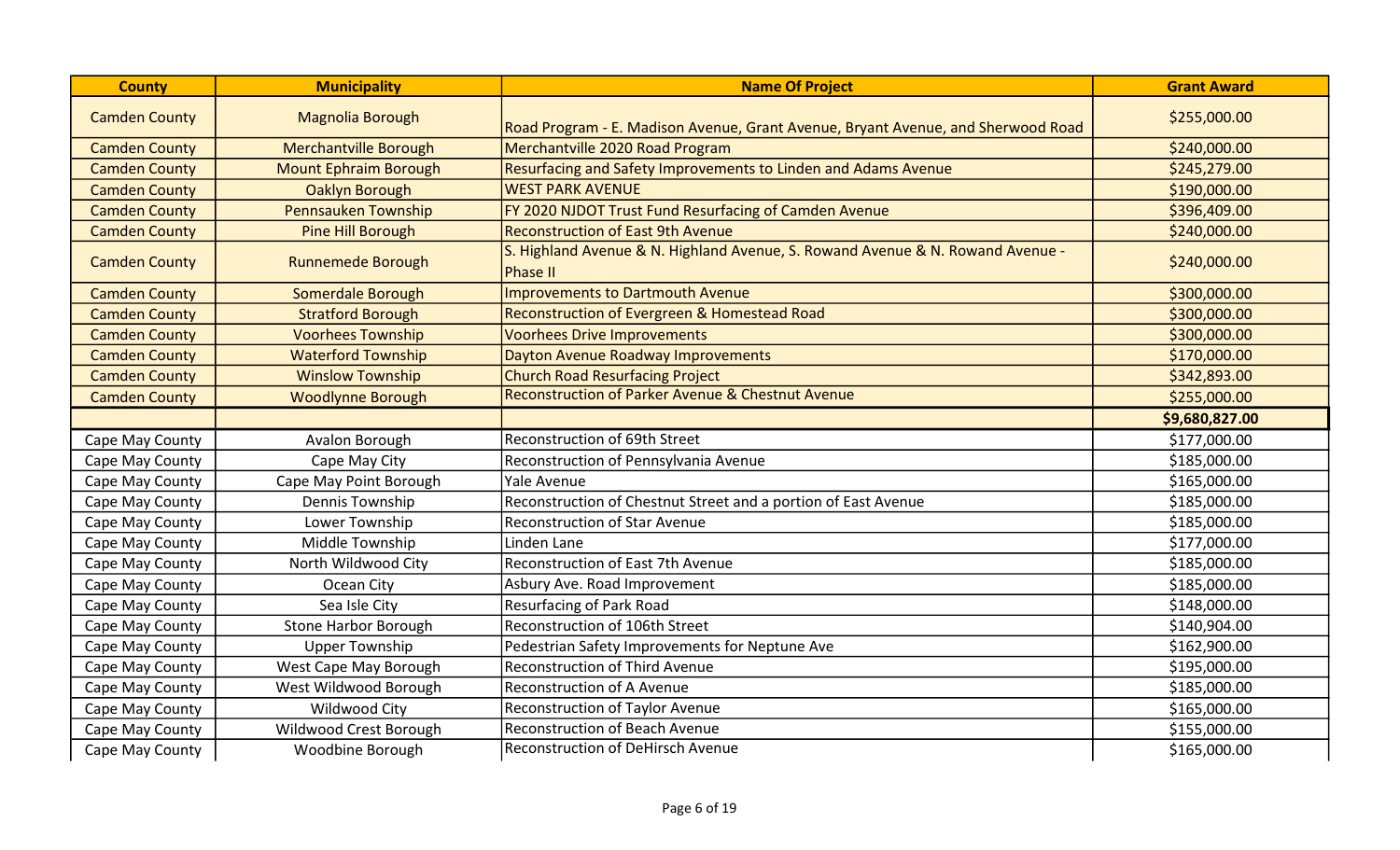| <b>County</b>            | <b>Municipality</b>                 | <b>Name Of Project</b>                                                  | <b>Grant Award</b> |
|--------------------------|-------------------------------------|-------------------------------------------------------------------------|--------------------|
|                          |                                     |                                                                         | \$2,760,804.00     |
| <b>Cumberland County</b> | <b>Bridgeton City</b>               | South Pine Street and Martin Luther King, Jr. Way Reconstruction        | \$495,080.00       |
| <b>Cumberland County</b> | <b>Commercial Township</b>          | <b>Reconstruction of Red Fern Drive</b>                                 | \$305,070.00       |
| <b>Cumberland County</b> | <b>Deerfield Township</b>           | <b>Maple Street Resurfacing</b>                                         | \$249,750.00       |
| <b>Cumberland County</b> | <b>Downe Township</b>               | PENNSYLVANIA AVENUE                                                     | \$85,400.00        |
| <b>Cumberland County</b> | <b>Fairfield Township</b>           | Green Way, George Street and Country Club Drive Reconstruction          | \$275,070.00       |
| <b>Cumberland County</b> | <b>Greenwich Township</b>           | <b>Teaburner Road Resurfacing</b>                                       | \$226,550.00       |
| <b>Cumberland County</b> | <b>Hopewell Township</b>            | Pau-len Drive, Tipton Drive, Center Lane and Sheppard Drive Resurfacing | \$255,070.00       |
| <b>Cumberland County</b> | <b>Lawrence Township</b>            | <b>Monroe Street Reconstruction</b>                                     | \$249,130.00       |
| <b>Cumberland County</b> | <b>Maurice River Township</b>       | <b>Fox Street School Access Road</b>                                    | \$188,530.00       |
| <b>Cumberland County</b> | <b>Millville City</b>               | <b>Fifth Street Road Reconstruction</b>                                 | \$415,540.00       |
| <b>Cumberland County</b> | <b>Upper Deerfield Township</b>     | Pleasant Drive, Merlin Drive and Woodmont Circle Reconstruction         | \$255,070.00       |
| <b>Cumberland County</b> | <b>Vineland City</b>                | <b>Resurfacing of Palermo Avenue</b>                                    | \$441,519.00       |
|                          |                                     |                                                                         | \$3,441,779.00     |
| <b>Essex County</b>      | <b>Belleville Township</b>          | Various Streets - 2020 - Belleville                                     | \$721,841.00       |
| <b>Essex County</b>      | <b>Bloomfield Town Township</b>     | Spruce Street & Liberty Street Improvements                             | \$712,708.00       |
| <b>Essex County</b>      | Caldwell Borough Township           | Various Streets-2020-Caldwell                                           | \$580,000.00       |
| <b>Essex County</b>      | <b>Cedar Grove Township</b>         | Myrtle Avenue                                                           | \$350,000.00       |
| <b>Essex County</b>      | East Orange City                    | Various Streets - 2020 - East Orange                                    | \$1,003,998.00     |
| <b>Essex County</b>      | <b>Essex Fells Borough Township</b> | Avon-Holton-Windsor Improvements                                        | \$525,000.00       |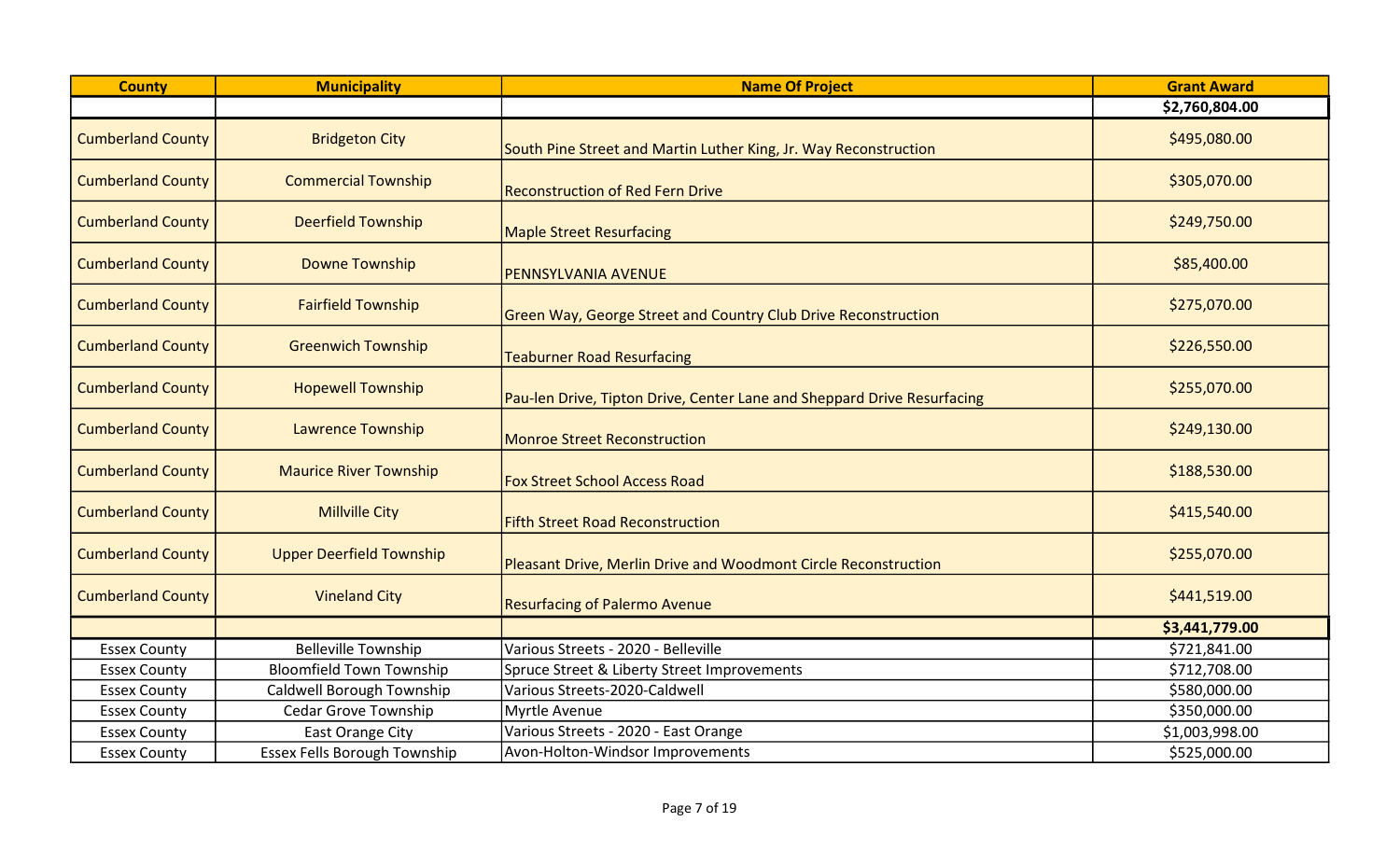| <b>County</b>            | <b>Municipality</b>            | <b>Name Of Project</b>                                                 | <b>Grant Award</b> |
|--------------------------|--------------------------------|------------------------------------------------------------------------|--------------------|
| <b>Essex County</b>      | <b>Fairfield Township</b>      | Philip Drive Reconstruction                                            | \$300,000.00       |
| <b>Essex County</b>      | Glen Ridge Borough Township    | Various Streets - 2020 - Glen Ridge                                    | \$525,000.00       |
| <b>Essex County</b>      | Irvington Township             | Various Streets - 2020 - Irvington                                     | \$926,088.00       |
| <b>Essex County</b>      | Livingston Township            | <b>Sycamore Avenue - Section Two</b>                                   | \$390,000.00       |
| <b>Essex County</b>      | Maplewood Township             | Midland Boulevard                                                      | \$475,000.00       |
| <b>Essex County</b>      | Millburn Township              | Slayton Drive Road Improvements                                        | \$258,999.00       |
| <b>Essex County</b>      | <b>Montclair Township</b>      | Mount Hebron Road Improvements                                         | \$412,754.00       |
| <b>Essex County</b>      | <b>Newark City</b>             | Various Streets - 2020 - Newark (25 Locations, MA-20)                  | \$2,910,884.00     |
| <b>Essex County</b>      | North Caldwell Borough         | Deer Trail Road and Robin Hill Road                                    | \$320,000.00       |
| <b>Essex County</b>      | <b>Nutley Township</b>         | Township of Nutley Grant Ave Improvement Project - Section 2           | \$406,964.00       |
| <b>Essex County</b>      | <b>Orange City Township</b>    | Various Streets - 2020 - Orange                                        | \$774,091.00       |
| <b>Essex County</b>      | <b>Roseland Borough</b>        | Second Avenue and Woodland Road                                        | \$260,000.00       |
| <b>Essex County</b>      | Verona Township                | Reconstruction of Ann Street, Cypress Avenue and Steven Avenue         | \$525,000.00       |
| <b>Essex County</b>      | <b>West Caldwell Township</b>  | Various Streets - 2020 - West Caldwell                                 | \$475,000.00       |
| <b>Essex County</b>      | West Orange Town Township      | Arverne Road, Crestmont Road, and Westover Terrace Improvement Project | \$625,000.00       |
|                          |                                |                                                                        | \$13,478,327.00    |
| <b>Gloucester County</b> | <b>Clayton Borough</b>         | South Broad Street Roadway Improvements                                | \$270,000.00       |
| <b>Gloucester County</b> | <b>Deptford Township</b>       | <b>Resurfacing of Florence Avenue - Phase 2</b>                        | \$250,000.00       |
| <b>Gloucester County</b> | <b>East Greenwich Township</b> | <b>Resurfacing of Various Streets</b>                                  | \$240,000.00       |
| <b>Gloucester County</b> | <b>Elk Township</b>            | Ewan Rd.                                                               | \$255,000.00       |
| <b>Gloucester County</b> | <b>Franklin Township</b>       | Pennsylvania Avenue Resurfacing                                        | \$275,000.00       |
| <b>Gloucester County</b> | <b>Glassboro Borough</b>       | Hollybush Drive Phase II Roadway Improvements                          | \$285,076.00       |
| <b>Gloucester County</b> | <b>Harrison Township</b>       | <b>Colson Lane and Walters Road Bike Path Improvements</b>             | \$280,000.00       |
| <b>Gloucester County</b> | <b>Logan Township</b>          | <b>Heron Drive Improvements</b>                                        | \$255,667.00       |
| <b>Gloucester County</b> | <b>Mantua Township</b>         | <b>Reconstruction of West Warren Avenue</b>                            | \$199,137.00       |
| <b>Gloucester County</b> | <b>Monroe Township</b>         | <b>Forest Drive Phase III</b>                                          | \$347,561.00       |
| <b>Gloucester County</b> | <b>National Park Borough</b>   | <b>Second Street Reconstruction Phase 2</b>                            | \$260,000.00       |
| <b>Gloucester County</b> | <b>Paulsboro Borough</b>       | West Washington Street Phase II Roadway Improvements                   | \$250,000.00       |
| <b>Gloucester County</b> | Pitman Borough                 | <b>Reconstruction of Touhy Avenue</b>                                  | \$250,000.00       |
| <b>Gloucester County</b> | <b>South Harrison Township</b> | <b>Reconstruction of Lincoln Road &amp; Vestry Road</b>                | \$230,000.00       |
| <b>Gloucester County</b> | <b>Swedesboro Borough</b>      | <b>Maybrook Avenue</b>                                                 | \$267,000.00       |
| <b>Gloucester County</b> | <b>Washington Township</b>     | <b>Bells Lake Road Improvements</b>                                    | \$250,000.00       |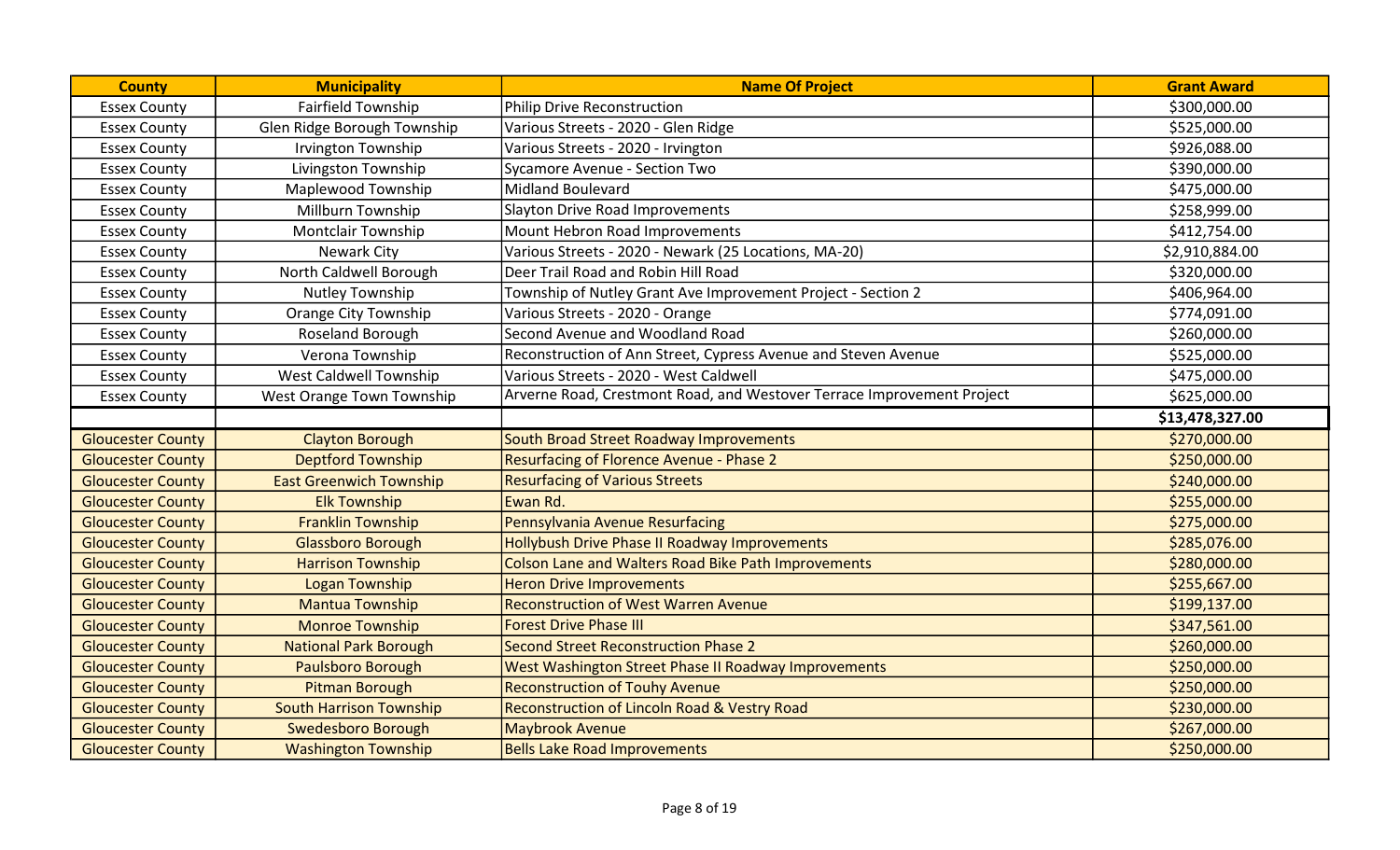| <b>County</b>            | <b>Municipality</b>             | <b>Name Of Project</b>                                                             | <b>Grant Award</b> |
|--------------------------|---------------------------------|------------------------------------------------------------------------------------|--------------------|
| <b>Gloucester County</b> | <b>Wenonah Borough</b>          | Drainage Improvements and Reconstruction of West Cherry Street                     | \$270,000.00       |
| <b>Gloucester County</b> | <b>West Deptford Township</b>   | <b>Resurfacing of Jessup Road Phase 2</b>                                          | \$210,908.00       |
| <b>Gloucester County</b> | <b>Westville Borough</b>        | Resurfacing of Boundary Lane and Birch Avenue                                      | \$240,000.00       |
| <b>Gloucester County</b> | <b>Woodbury City</b>            | <b>Hunter Street</b>                                                               | \$271,675.00       |
| <b>Gloucester County</b> | <b>Woodbury Heights Borough</b> | <b>Fordham Road Roadway Improvements</b>                                           | \$240,000.00       |
| <b>Gloucester County</b> | <b>Woolwich Township</b>        | High Hill Road Shared Use Path - Phase 3                                           | \$260,000.00       |
|                          |                                 |                                                                                    | \$5,657,024.00     |
| <b>Hudson County</b>     | <b>Bayonne City</b>             | Various Streets - 2020 - Bayonne                                                   | \$852,709.00       |
| <b>Hudson County</b>     | <b>Guttenberg Town</b>          | Park Avenue Roadway                                                                | \$775,000.00       |
| <b>Hudson County</b>     | <b>Harrison Town</b>            | Various Streets - 2020- Harrison Hamilton, Cross, Sussex, Third and Jersey Streets | \$750,000.00       |
| <b>Hudson County</b>     | Hoboken City                    | Various Streets - 2020 - Hoboken                                                   | \$734,038.00       |
| <b>Hudson County</b>     | Jersey City                     | Caven Point and Liberty Harbor Roadway Preservation Project                        | \$1,910,243.00     |
| <b>Hudson County</b>     | <b>Kearny Town</b>              | Kearny Avenue Roadway Improvements                                                 | \$428,321.00       |
| <b>Hudson County</b>     | North Bergen Township           | Various Streets - 2020 - North Bergen                                              | \$786,137.00       |
| <b>Hudson County</b>     | <b>Secaucus Town</b>            | Meadow Lane Roadway Preservation Project                                           | \$410,305.00       |
| <b>Hudson County</b>     | <b>Union City</b>               | 35th Street - Phase 2                                                              | \$190,000.00       |
| <b>Hudson County</b>     | <b>Union City</b>               | 35th Street - Phase 1                                                              | \$470,897.00       |
| <b>Hudson County</b>     | Weehawken Township              | Various Streets - 2020 - Weehawken                                                 | \$472,822.00       |
| <b>Hudson County</b>     | West New York Town              | Various Streets - 2020 - West New York                                             | \$828,390.00       |
|                          |                                 |                                                                                    | \$8,608,862.00     |
| <b>Hunterdon County</b>  | <b>Alexandria Township</b>      | <b>Schaaf Road Section II</b>                                                      | \$170,000.00       |
| <b>Hunterdon County</b>  | <b>Bethlehem Township</b>       | <b>Iron Bridge Road Section Two</b>                                                | \$103,183.00       |
| <b>Hunterdon County</b>  | <b>Bloomsbury Borough</b>       | Main Street Improvements Phase IV                                                  | \$165,000.00       |
| <b>Hunterdon County</b>  | <b>Califon Borough</b>          | <b>Various Roads</b>                                                               | \$220,000.00       |
| <b>Hunterdon County</b>  | <b>Clinton Town</b>             | Union Road- Section 2 Improvement Project                                          | \$153,237.00       |
| <b>Hunterdon County</b>  | <b>Clinton Township</b>         | <b>Herman Thau Roadway Improvements</b>                                            | \$165,000.00       |
| <b>Hunterdon County</b>  | <b>Delaware Township</b>        | <b>Lower Ferry Road Improvements</b>                                               | \$100,000.00       |
| <b>Hunterdon County</b>  | <b>East Amwell Township</b>     | Linvale Road Improvement Project - Section III                                     | \$125,000.00       |
| <b>Hunterdon County</b>  | <b>Flemington Borough</b>       | Main Street and Church Street Roadway Improvement Project                          | \$220,000.00       |
| <b>Hunterdon County</b>  | <b>Franklin Township</b>        | <b>Improvements to West Sidney Road-Section III</b>                                | \$125,000.00       |
| <b>Hunterdon County</b>  | <b>Frenchtown Borough</b>       | Milford Road Improvement Project-Section II                                        | \$175,000.00       |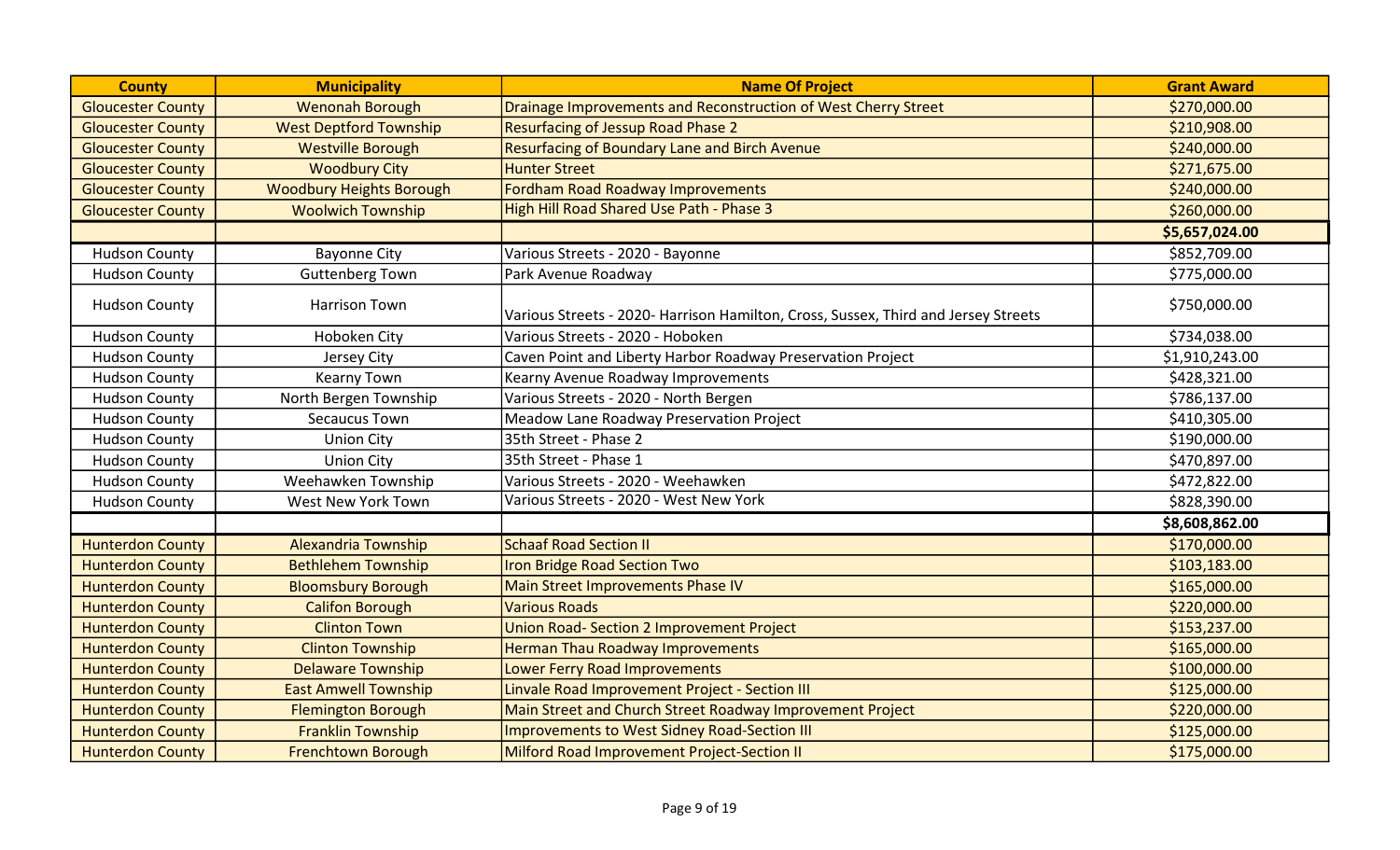| <b>County</b>           | <b>Municipality</b>            | <b>Name Of Project</b>                                        | <b>Grant Award</b> |
|-------------------------|--------------------------------|---------------------------------------------------------------|--------------------|
| <b>Hunterdon County</b> | <b>Glen Gardner Borough</b>    | <b>Sanatorium Road Improvement Section 2</b>                  | \$175,000.00       |
| <b>Hunterdon County</b> | <b>Hampton Borough</b>         | Main Street Improvement Project - Phase 3                     | \$125,000.00       |
| <b>Hunterdon County</b> | <b>High Bridge Borough</b>     | <b>River Road Improvement Project - Section I</b>             | \$240,000.00       |
| <b>Hunterdon County</b> | <b>Holland Township</b>        | Mt. Joy Road Improvements                                     | \$110,000.00       |
| <b>Hunterdon County</b> | <b>Kingwood Township</b>       | <b>Warsaw Road Section One</b>                                | \$170,000.00       |
| <b>Hunterdon County</b> | Lambertville City              | 2020 Roadway Resurfacing Program                              | \$150,000.00       |
| <b>Hunterdon County</b> | Lebanon Borough                | <b>Main Street Resurfacing Section 1</b>                      | \$125,000.00       |
| <b>Hunterdon County</b> | <b>Lebanon Township</b>        | <b>Hollow Road Beam Guide Rail Replacement</b>                | \$150,000.00       |
| <b>Hunterdon County</b> | <b>Milford Borough</b>         | <b>York Road Improvement Project</b>                          | \$150,000.00       |
| <b>Hunterdon County</b> | <b>Raritan Township</b>        | Hart Boulevard Resurfacing and Base Repair                    | \$175,000.00       |
| <b>Hunterdon County</b> | <b>Readington Township</b>     | <b>School Road Improvements</b>                               | \$110,000.00       |
| <b>Hunterdon County</b> | <b>Tewksbury Township</b>      | <b>Improvements to Cokesbury-Califon Road</b>                 | \$170,000.00       |
| <b>Hunterdon County</b> | <b>Union Township</b>          | Improvements to Baptist Church Road Section 2B                | \$210,000.00       |
| <b>Hunterdon County</b> | <b>West Amwell Township</b>    | Rocktown Lambertville Road Improvements - Phase IV            | \$150,000.00       |
|                         |                                |                                                               | \$3,931,420.00     |
| <b>Mercer County</b>    | <b>East Windsor Township</b>   | <b>Exeter Road And Various Streets</b>                        | \$600,361.00       |
| <b>Mercer County</b>    | <b>Ewing Township</b>          | FY' 2020 NJDOT TRUST FUND RECONSTRUCTION OF STUYVESANT AVENUE | \$500,000.00       |
| <b>Mercer County</b>    | <b>Hamilton Township</b>       | South Broad Street South Bound Lane                           | \$500,000.00       |
| <b>Mercer County</b>    | Hightstown Borough             | Improvements to Railroad Avenue and Dey Street                | \$529,632.00       |
| <b>Mercer County</b>    | Hopewell Borough               | Columbia Avenue Road Improvements                             | \$238,465.00       |
| <b>Mercer County</b>    | <b>Hopewell Township</b>       | Roadway Improvement Pennington-Titusville Road                | \$504,361.00       |
| <b>Mercer County</b>    | Lawrence Township              | Road Improvement Program (Colonial Lakelands)                 | \$550,000.00       |
| <b>Mercer County</b>    | Pennington Borough             | Improvements to East Welling Avenue                           | \$610,000.00       |
| <b>Mercer County</b>    | Princeton                      | Improvements to Mount Lucas Road                              | \$558,000.00       |
| <b>Mercer County</b>    | Robbinsville Township          | <b>Windsor Road Resurfacing Project</b>                       | \$558,000.00       |
| <b>Mercer County</b>    | <b>Trenton City</b>            | Stuyvesant Avenue Rehabilitation Project                      | \$1,187,452.00     |
| <b>Mercer County</b>    | West Windsor Township          | BENNINGTON DRIVE ROADWAY RECONSTRUCTION                       | \$558,000.00       |
|                         |                                |                                                               | \$6,894,271.00     |
| <b>Middlesex County</b> | <b>Carteret Borough</b>        | <b>Carteret Avenue Extension</b>                              | \$700,000.00       |
| <b>Middlesex County</b> | <b>Cranbury Township</b>       | <b>Ancil Davison Section 2</b>                                | \$278,656.00       |
| <b>Middlesex County</b> | <b>Dunellen Borough</b>        | Lincoln Avenue Roadway Improvements                           | \$525,000.00       |
| <b>Middlesex County</b> | <b>East Brunswick Township</b> | <b>Riva Avenue Overlay</b>                                    | \$555,000.00       |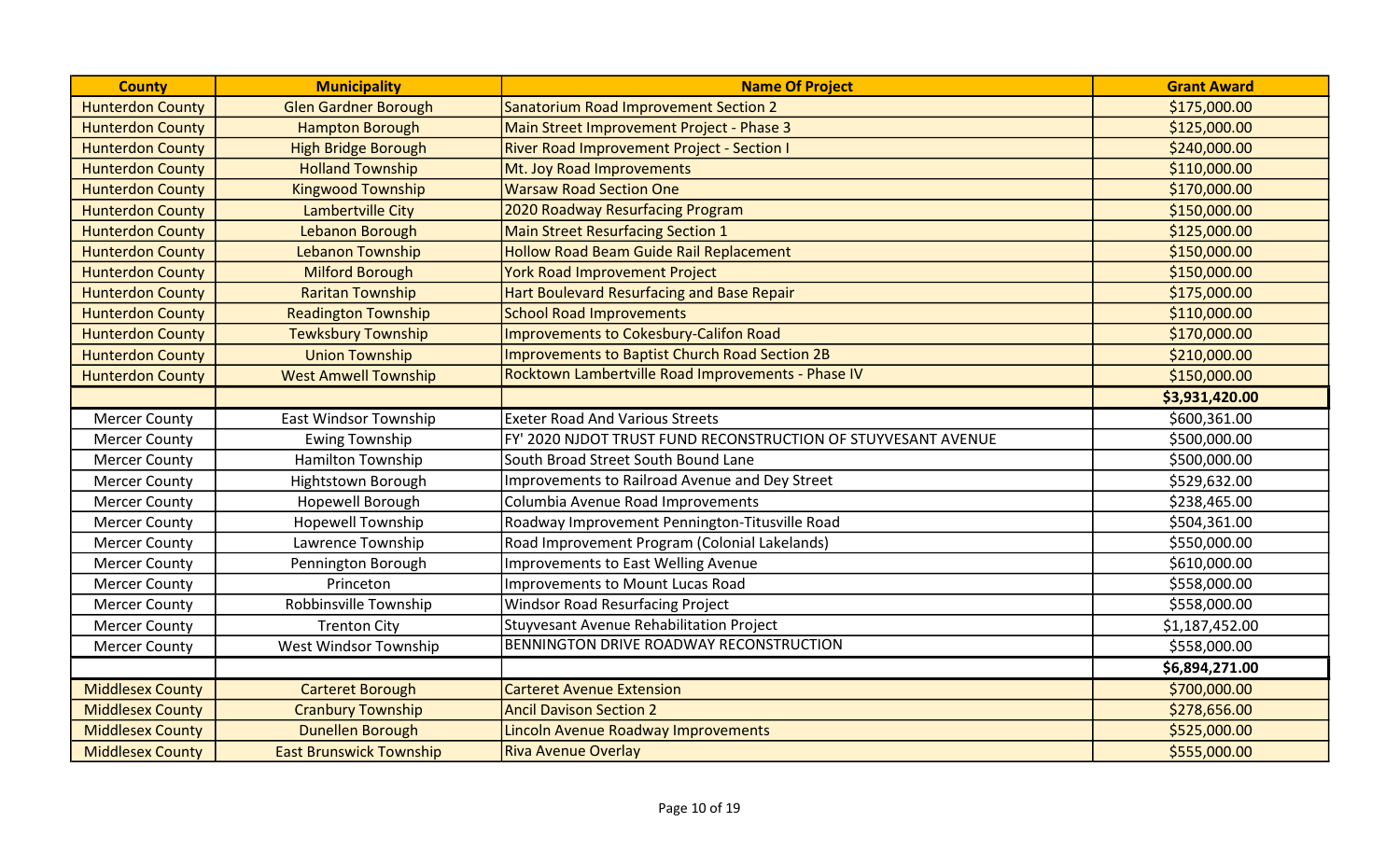| <b>County</b>           | <b>Municipality</b>             | <b>Name Of Project</b>                                                            | <b>Grant Award</b> |
|-------------------------|---------------------------------|-----------------------------------------------------------------------------------|--------------------|
| <b>Middlesex County</b> | <b>Edison Township</b>          | <b>New Dover Road Rehabilitation Project</b>                                      | \$525,000.00       |
| <b>Middlesex County</b> | <b>Helmetta Borough</b>         | 2020 Road Improvements Maple Street                                               | \$475,000.00       |
| <b>Middlesex County</b> | <b>Highland Park Borough</b>    | 2020 Roadway Improvements                                                         | \$475,000.00       |
| <b>Middlesex County</b> | Jamesburg Borough               | <b>Various Improvement</b>                                                        | \$450,000.00       |
| <b>Middlesex County</b> | Metuchen Borough                | 2020 Various Roadway Improvements Project                                         | \$580,000.00       |
| <b>Middlesex County</b> | <b>Middlesex Borough</b>        | Harris, Sherman, Chestnut, Hazelwood                                              | \$525,000.00       |
| <b>Middlesex County</b> | <b>Milltown Borough</b>         | <b>West Foch Avenue Area Improvements</b>                                         | \$555,000.00       |
| <b>Middlesex County</b> | <b>Monroe Township</b>          | <b>Costco Drive Roadway Improvements</b>                                          | \$475,000.00       |
| <b>Middlesex County</b> | <b>New Brunswick City</b>       | <b>JOYCE KILMER AVENUE</b>                                                        | \$518,464.00       |
| <b>Middlesex County</b> | <b>North Brunswick Township</b> | Roadway Improvements to Ridgewood Avenue                                          | \$555,000.00       |
| <b>Middlesex County</b> | <b>Old Bridge Township</b>      | <b>OBT: PHILLIPS DRIVE IMPROVEMENTS</b>                                           | \$354,187.00       |
| <b>Middlesex County</b> | <b>Perth Amboy City</b>         | Roadway Improvements for Lawrie Street, Sayre Ave. and Krochmally Street          | \$508,467.00       |
| <b>Middlesex County</b> | <b>Piscataway Township</b>      | <b>Brotherhood Street Roadway Improvements</b>                                    | \$525,000.00       |
| <b>Middlesex County</b> | <b>Plainsboro Township</b>      | <b>Scotts Corner Road Improvements</b>                                            | \$475,000.00       |
| <b>Middlesex County</b> | Sayreville Borough              | <b>Ernston Road Roadway Improvements</b>                                          | \$450,000.00       |
| <b>Middlesex County</b> | <b>South Amboy City</b>         | Feltus and 6th Streets, Roadway and Pedestrian Improvements                       | \$559,711.00       |
| <b>Middlesex County</b> | <b>South Brunswick Township</b> | <b>New Road Roadway Improvements</b>                                              | \$378,449.00       |
| <b>Middlesex County</b> | <b>South Plainfield Borough</b> | Corporate Boulevard & Cragwood Road                                               | \$625,000.00       |
| <b>Middlesex County</b> | <b>South River Borough</b>      | 2020 Roadway and Drainage Improvements                                            | \$580,000.00       |
| <b>Middlesex County</b> | <b>Spotswood Borough</b>        | 2020 Roadway Improvements                                                         | \$555,000.00       |
| <b>Middlesex County</b> | <b>Woodbridge Township</b>      | <b>HOMESTEAD AVE. Milling and Paving</b>                                          | \$549,912.00       |
|                         |                                 |                                                                                   | \$12,752,846.00    |
| Monmouth County         | Aberdeen Township               | Cliffwood Avenue Phase 2 Improvements                                             | \$270,000.00       |
| Monmouth County         | Allenhurst Borough              | Ocean Place                                                                       | \$115,000.00       |
| <b>Monmouth County</b>  | Allentown Borough               | Improvements to Waldron Road, Quinn Road, and Hamilton Street                     | \$180,000.00       |
| <b>Monmouth County</b>  | <b>Asbury Park City</b>         | <b>Bond Street Improvements</b>                                                   | \$430,105.00       |
| <b>Monmouth County</b>  | Atlantic Highlands Borough      | Road Improvement Program - Phase III                                              | \$350,000.00       |
| <b>Monmouth County</b>  | Avon-By-The-Sea Borough         | FY2020 NJDOT Municipal Aid Program - Stormwater Improvements for Flood Prevention | \$180,000.00       |
| Monmouth County         | Belmar Borough                  | <b>Fifteenth Avenue</b>                                                           | \$337,250.00       |
| Monmouth County         | <b>Bradley Beach Borough</b>    | FY2020 Roadway Improvement Program                                                | \$285,000.00       |
| Monmouth County         | <b>Brielle Borough</b>          | Improvements to Union Lane - Phase III                                            | \$215,000.00       |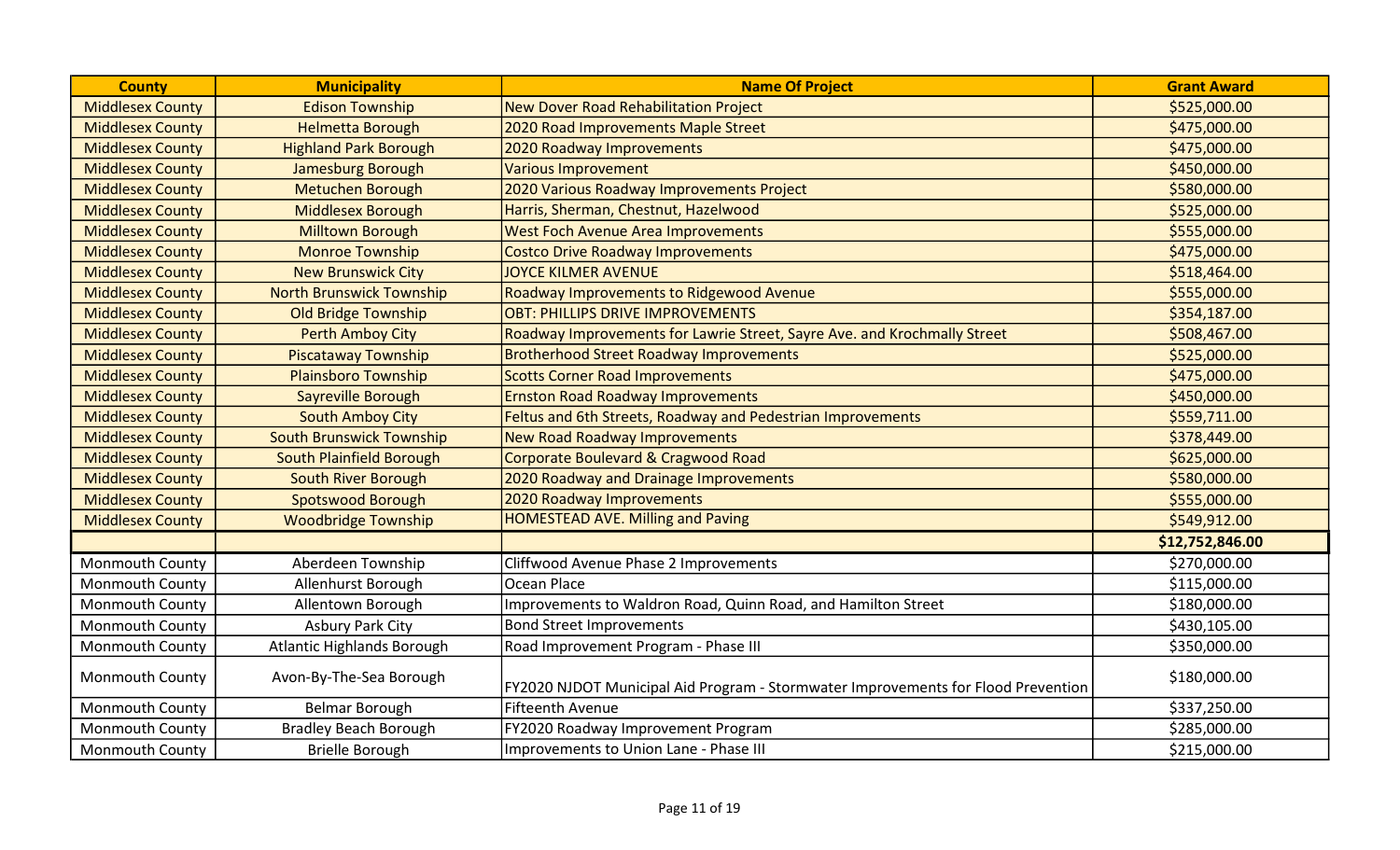| <b>County</b>          | <b>Municipality</b>        | <b>Name Of Project</b>                                             | <b>Grant Award</b> |
|------------------------|----------------------------|--------------------------------------------------------------------|--------------------|
| Monmouth County        | <b>Colts Neck Township</b> | Improvements to Heulitt Road                                       | \$330,000.00       |
| <b>Monmouth County</b> | Deal Borough               | <b>Roosevelt Avenue</b>                                            | \$270,000.00       |
| <b>Monmouth County</b> | Eatontown Borough          | Pinebrook Road Improvements                                        | \$370,294.00       |
| <b>Monmouth County</b> | Englishtown Borough        | Heritage Drive & Raymond Court Improvements                        | \$154,000.00       |
| Monmouth County        | Fair Haven Borough         | Improvements to Hance Road and Cooney Terrace - Phase II           | \$350,000.00       |
| <b>Monmouth County</b> | Farmingdale Borough        | Pedestrian Crosswalk Safety Improvements                           | \$300,000.00       |
| <b>Monmouth County</b> | Freehold Borough           | Frances Drive Roadway Improvements                                 | \$310,000.00       |
| <b>Monmouth County</b> | Freehold Township          | Stonehurst Boulevard - Phase I                                     | \$200,000.00       |
| <b>Monmouth County</b> | Hazlet Township            | <b>Beers Street</b>                                                | \$270,000.00       |
| Monmouth County        | <b>Highlands Borough</b>   | 2019 Road Improvement Program                                      | \$154,000.00       |
| <b>Monmouth County</b> | <b>Holmdel Township</b>    | Crawfords Corner Road Improvements Phase V                         | \$180,000.00       |
| Monmouth County        | <b>Howell Township</b>     | Lanes Mill Road                                                    | \$250,000.00       |
| <b>Monmouth County</b> | Interlaken Borough         | Improvements to Iona Street                                        | \$171,000.00       |
| Monmouth County        | Keansburg Borough          | Seabreeze Way Roadway Improvements                                 | \$200,000.00       |
| <b>Monmouth County</b> | Keyport Borough            | <b>Improvements to Church Street</b>                               | \$215,000.00       |
| <b>Monmouth County</b> | Lake Como Borough          | Improvements to 17th Avenue and Newman Street                      | \$290,000.00       |
| <b>Monmouth County</b> | Little Silver Borough      | Silverside Avenue - Phase I                                        | \$270,000.00       |
| <b>Monmouth County</b> | Long Branch City           | City of Long Branch 2020 Road Improvement Program; Woodgate Avenue | \$351,123.00       |
| <b>Monmouth County</b> | Manalapan Township         | FY2020 Improvements to Gordons Corner Road                         | \$270,000.00       |
| Monmouth County        | Manasquan Borough          | East Main Street Phase III Improvements                            | \$310,000.00       |
| <b>Monmouth County</b> | <b>Marlboro Township</b>   | Wyncrest Road 2020 Marlboro Road Program;                          | \$215,000.00       |
| <b>Monmouth County</b> | Matawan Borough            | <b>Overbrook Lane Improvements</b>                                 | \$200,000.00       |
| <b>Monmouth County</b> | Middletown Township        | Holland Road Improvements Phase Two                                | \$215,000.00       |
| Monmouth County        | Millstone Township         | Nurko Road                                                         | \$180,000.00       |
| <b>Monmouth County</b> | Monmouth Beach Borough     | Ocean Ave Splash Pad and Sidewalk Improvements Phase II            | \$215,000.00       |
| <b>Monmouth County</b> | <b>Neptune City</b>        | 2020 Various Road Improvements                                     | \$211,103.00       |
| <b>Monmouth County</b> | Neptune Township           | Improvements to Portions of Embury Avenue and Ridge Avenue         | \$336,683.00       |
| <b>Monmouth County</b> | Ocean Township             | Deal Road - Phase II                                               | \$165,000.00       |
| <b>Monmouth County</b> | Oceanport Borough          | Comanche Drive Improvements Phase 1                                | \$205,000.00       |
| <b>Monmouth County</b> | Red Bank Borough           | <b>Spring Street Rehabilitation</b>                                | \$215,000.00       |
| Monmouth County        | Roosevelt Borough          | Improvements to School Lane                                        | \$255,000.00       |
| <b>Monmouth County</b> | Rumson Borough             | West River Road Curb & Sidewalk Improvements - Phase IV            | \$290,000.00       |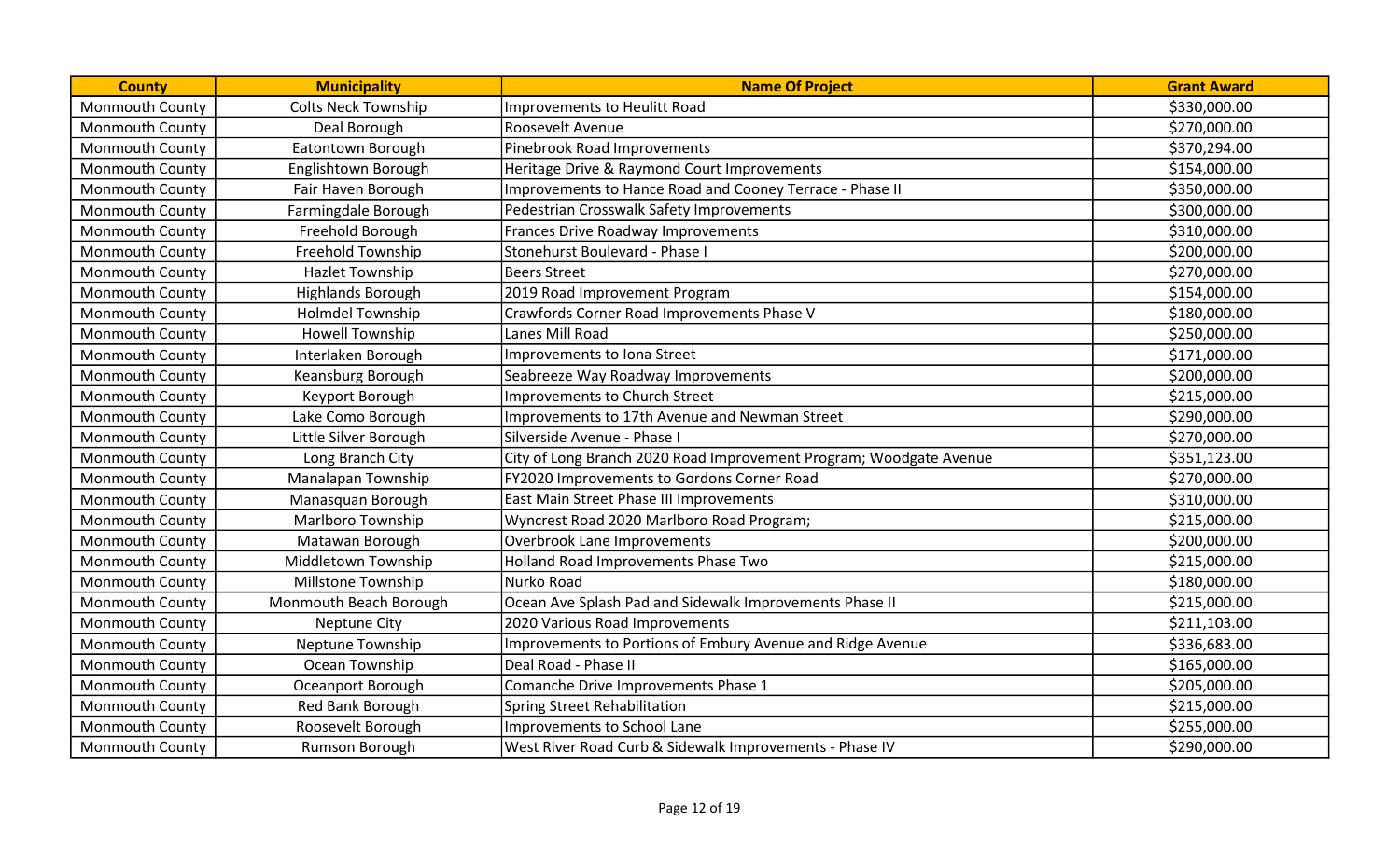| <b>County</b>          | <b>Municipality</b>            | <b>Name Of Project</b>                                                                                     | <b>Grant Award</b> |
|------------------------|--------------------------------|------------------------------------------------------------------------------------------------------------|--------------------|
| Monmouth County        | Sea Bright Borough             | Riverview Place, Shrewsbury Way, Henry Lane, and River Way Roadway Improvements                            | \$270,000.00       |
| <b>Monmouth County</b> | Sea Girt Borough               | Second Avenue Phase I                                                                                      | \$200,000.00       |
| <b>Monmouth County</b> | Shrewsbury Borough             | Improvements to Samara Drive & Birch Drive                                                                 | \$180,000.00       |
| <b>Monmouth County</b> | <b>Shrewsbury Township</b>     | Barker Avenue Roadway Improvements                                                                         | \$158,000.00       |
| <b>Monmouth County</b> | Spring Lake Borough            | Passaic Avenue Phase I                                                                                     | \$285,000.00       |
| <b>Monmouth County</b> | Spring Lake Heights Borough    | <b>EMERSON AVENUE AREA IMPROVEMENTS</b>                                                                    | \$200,000.00       |
| Monmouth County        | <b>Tinton Falls Borough</b>    | HOPE ROAD RESURFACING - PHASE II                                                                           | \$215,000.00       |
| Monmouth County        | <b>Union Beach Borough</b>     | <b>Reconstruction of Lorillard Avenue</b>                                                                  | \$350,000.00       |
| <b>Monmouth County</b> | <b>Upper Freehold Township</b> | <b>Burlington Path Road</b>                                                                                | \$330,000.00       |
| <b>Monmouth County</b> | <b>Wall Township</b>           | Improvements to Allenwood Road                                                                             | \$180,000.00       |
| <b>Monmouth County</b> | West Long Branch Borough       | Wall Street Sidewalk Improvements Phase II                                                                 | \$270,000.00       |
|                        |                                |                                                                                                            | \$12,918,558.00    |
| <b>Morris County</b>   | <b>Boonton Town</b>            | <b>Wootton Street - Phase I</b>                                                                            | \$280,000.00       |
| <b>Morris County</b>   | <b>Boonton Township</b>        | <b>Oak Road Resurfacing</b>                                                                                | \$230,000.00       |
| <b>Morris County</b>   | <b>Butler Borough</b>          | <b>Maple Lake Road Resurfacing</b>                                                                         | \$325,000.00       |
| <b>Morris County</b>   | <b>Chatham Borough</b>         | Hillside Avenue Improvement Project - Watchung Ave. to Maple St.                                           | \$123,000.00       |
| <b>Morris County</b>   | <b>Chatham Township</b>        | <b>River Road Resurfacing Project</b>                                                                      | \$212,000.00       |
| <b>Morris County</b>   | <b>Chester Borough</b>         | <b>Maple Avenue Resurfacing Project</b>                                                                    | \$202,000.00       |
| <b>Morris County</b>   | <b>Chester Township</b>        | Pleasant Hill Road Resurfacing Project                                                                     | \$350,000.00       |
| <b>Morris County</b>   | <b>Denville Township</b>       | <b>Franklin Road Resurfacing (2020)</b>                                                                    | \$115,000.00       |
| <b>Morris County</b>   | <b>Dover Town</b>              | <b>Essex Street Roadway Improvements</b>                                                                   | \$375,000.00       |
| <b>Morris County</b>   | <b>East Hanover Township</b>   | <b>Various Streets</b>                                                                                     | \$280,000.00       |
| <b>Morris County</b>   | <b>Florham Park Borough</b>    | Ridgedale Ave (CR 608) & Briarwood Rd/Municipal D/W Traffic Signal Imp and<br><b>Briarwood Road Paving</b> | \$350,000.00       |
| <b>Morris County</b>   | <b>Hanover Township</b>        | South Jefferson Road                                                                                       | \$200,000.00       |
| <b>Morris County</b>   | <b>Harding Township</b>        | <b>Sand Spring Road Resurfacing</b>                                                                        | \$250,000.00       |
| <b>Morris County</b>   | Jefferson Township             | <b>Ridge Road - Phase 2</b>                                                                                | \$350,000.00       |
| <b>Morris County</b>   | Kinnelon Borough               | <b>Fayson Lakes Road</b>                                                                                   | \$265,000.00       |
| <b>Morris County</b>   | <b>Lincoln Park Borough</b>    | <b>Various Roads</b>                                                                                       | \$240,000.00       |
| <b>Morris County</b>   | <b>Long Hill Township</b>      | <b>Main Avenue Project</b>                                                                                 | \$246,336.00       |
| <b>Morris County</b>   | <b>Madison Borough</b>         | <b>Burnet Road Reconstruction</b>                                                                          | \$284,000.00       |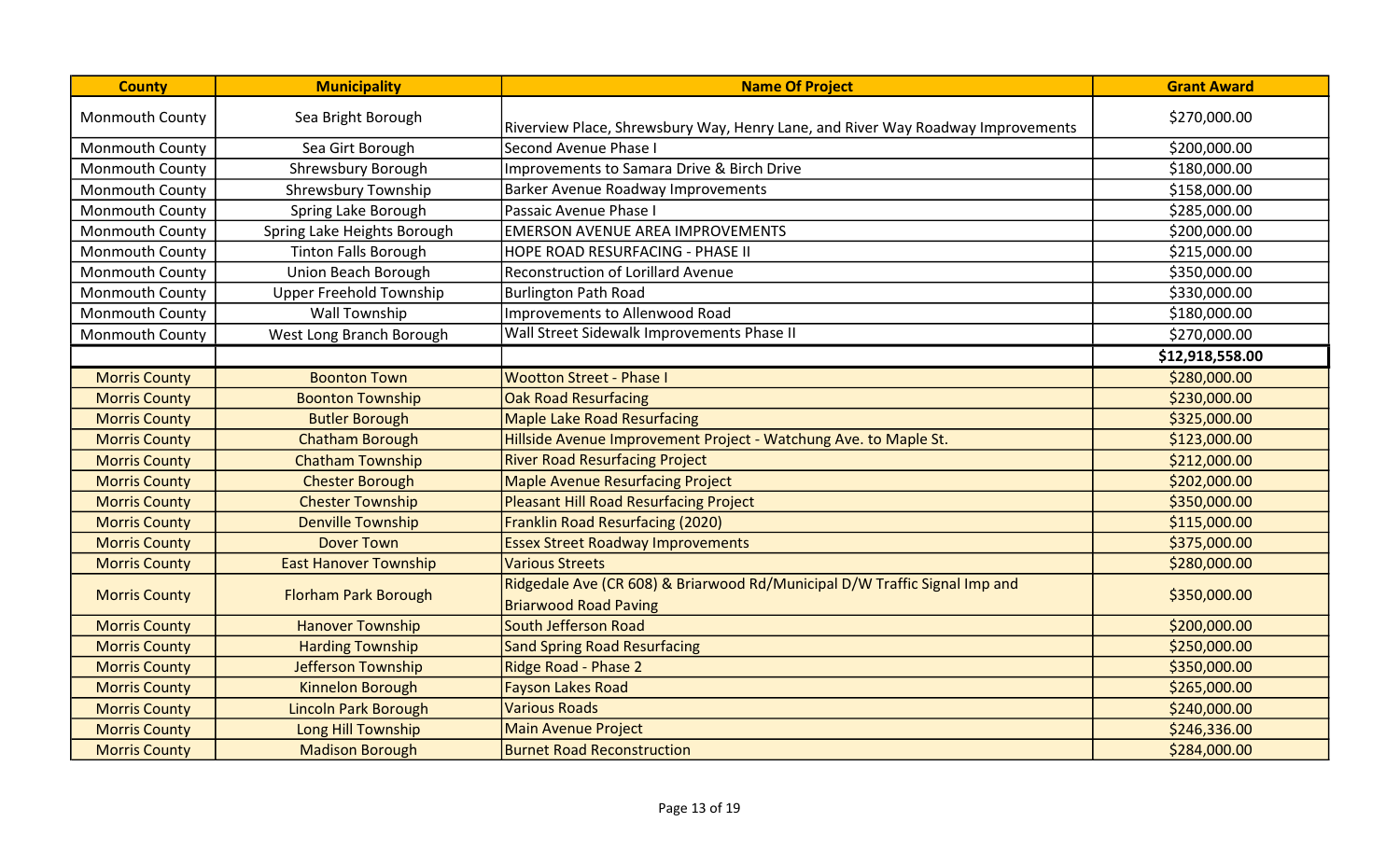| <b>County</b>        | <b>Municipality</b>            | <b>Name Of Project</b>                                                              | <b>Grant Award</b> |
|----------------------|--------------------------------|-------------------------------------------------------------------------------------|--------------------|
| <b>Morris County</b> | <b>Mendham Borough</b>         | Dean Road - Section 1                                                               | \$325,000.00       |
| <b>Morris County</b> | <b>Mendham Township</b>        | <b>Woodland Road</b>                                                                | \$252,000.00       |
| <b>Morris County</b> | <b>Mine Hill Township</b>      | Randall Avenue Improvement Project                                                  | \$200,000.00       |
| <b>Morris County</b> | <b>Montville Township</b>      | Taylortown Road - Phase II                                                          | \$185,000.00       |
| <b>Morris County</b> | <b>Morris Plains Borough</b>   | <b>Parker Road</b>                                                                  | \$225,000.00       |
| <b>Morris County</b> | <b>Morris Township</b>         | Sherman Avenue Improvement Project                                                  | \$300,000.00       |
| <b>Morris County</b> | <b>Morristown Town</b>         | <b>Various Roads Improvement Project</b>                                            | \$350,000.00       |
| <b>Morris County</b> | <b>Mount Olive Township</b>    | <b>Continental Drive Improvements</b>                                               | \$265,000.00       |
| <b>Morris County</b> | <b>Mountain Lakes Borough</b>  | Condit Road                                                                         | \$208,000.00       |
| <b>Morris County</b> | <b>Netcong Borough</b>         | <b>Helen Way Improvements</b>                                                       | \$126,000.00       |
| <b>Morris County</b> | Parsippany-Troy Hills Township | <b>Edwards Road Improvement Project</b>                                             | \$300,000.00       |
| <b>Morris County</b> | <b>Pequannock Township</b>     | Alexander Avenue Improvements                                                       | \$300,000.00       |
| <b>Morris County</b> | <b>Randolph Township</b>       | <b>Calais Road Paving Program</b>                                                   | \$350,000.00       |
| <b>Morris County</b> | <b>Riverdale Borough</b>       | <b>Various Roads</b>                                                                | \$230,000.00       |
| <b>Morris County</b> | <b>Rockaway Borough</b>        | Lakeside Drive Improvements                                                         | \$325,000.00       |
| <b>Morris County</b> | <b>Rockaway Township</b>       | Kings Road Section II Roadway Improvements                                          | \$265,000.00       |
| <b>Morris County</b> | <b>Roxbury Township</b>        | Eyland Avenue Phase I Reconstruction & Resurfacing Project                          | \$240,000.00       |
| <b>Morris County</b> | <b>Victory Gardens Borough</b> | Garfield Ave, Taft Ave & Polk Court                                                 | \$80,000.00        |
| <b>Morris County</b> | <b>Washington Township</b>     | <b>Naughright Road Section 2</b>                                                    | \$325,000.00       |
| <b>Morris County</b> | <b>Wharton Borough</b>         | Saint Mary's Street                                                                 | \$257,000.00       |
|                      |                                |                                                                                     | \$9,785,336.00     |
| Ocean County         | Barnegat Light Borough         | West 13th Street                                                                    | \$300,000.00       |
| <b>Ocean County</b>  | <b>Barnegat Township</b>       | Improvements to Pine Oak Blvd                                                       | \$325,000.00       |
| Ocean County         | Bay Head Borough               | Reconstruction of Bayberry Ln, Egbert St and half of Club Dr                        | \$130,000.00       |
| Ocean County         | Beach Haven Borough            | 8th Street Delaware Ave                                                             | \$375,000.00       |
| Ocean County         | Beachwood Borough              | Reconstruction of Barnegat Boulevard, Longboat Avenue, Windward Avenue, and Pacific | \$375,000.00       |
|                      |                                | Avenue                                                                              |                    |
| Ocean County         | <b>Berkeley Township</b>       | Reconstruction of Fort De France Avenue                                             | \$280,000.00       |
| Ocean County         | <b>Brick Township</b>          | Township of Brick Laurelhurst Phase II                                              | \$389,990.00       |
| Ocean County         | Eagleswood Township            | Stone Road                                                                          | \$289,000.00       |
| Ocean County         | Harvey Cedars Borough          | E. 72nd Street E. 85th Street                                                       | \$293,000.00       |
| Ocean County         | <b>Island Heights Borough</b>  | Camp Walk and Highland Avenue Road Improvements                                     | \$175,000.00       |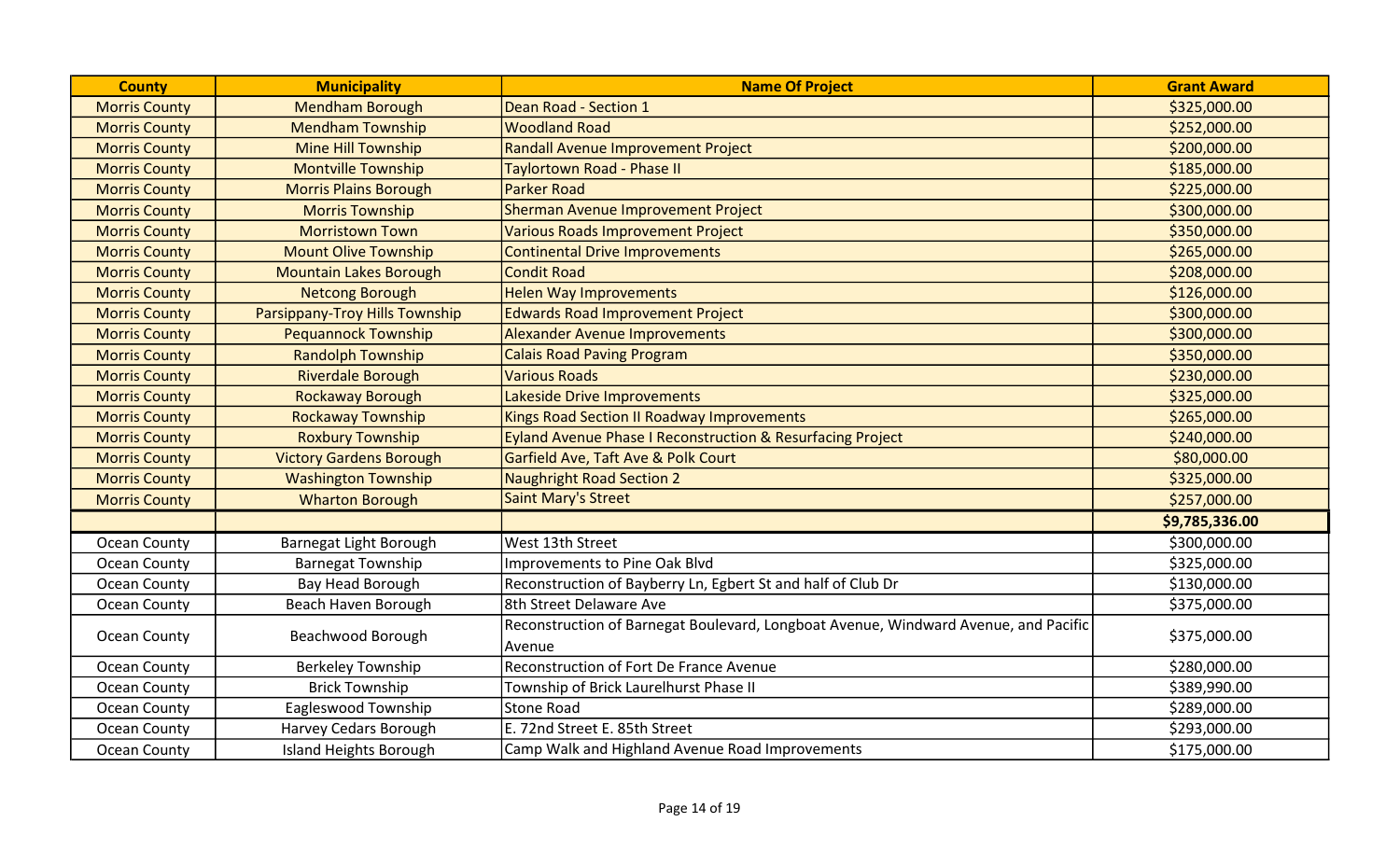| <b>County</b>         | <b>Municipality</b>          | <b>Name Of Project</b>                                                                        | <b>Grant Award</b> |
|-----------------------|------------------------------|-----------------------------------------------------------------------------------------------|--------------------|
| Ocean County          | Jackson Township             | Improvements to Wright DeBow Road, Phase II                                                   | \$425,000.00       |
| Ocean County          | Lacey Township               | Capstan Drive Road Improvements                                                               | \$400,000.00       |
| Ocean County          | Lakehurst Borough            | <b>Orchard Street Resurfacing</b>                                                             | \$333,000.00       |
| Ocean County          | Lakewood Township            | 2020 Roads - Kimberly Dr, Mulberry Ln, Oak Knoll Rd, Roselle Ct, Tanglewood Ln,<br>Walden Ave | \$491,645.00       |
| Ocean County          | Lavallette Borough           | New York Avenue Road Improvements                                                             | \$225,000.00       |
| Ocean County          | Little Egg Harbor Township   | FY 2020 NJDOT Municipal Aid Road Program - Improvements to Great Bay Boulevard                | \$440,000.00       |
| Ocean County          | Long Beach Township          | W. Jeanette aka W 78th St.                                                                    | \$325,000.00       |
| Ocean County          | Manchester Township          | Schoolhouse Road Phase 2 & Wranglebrook Road Improvements                                     | \$375,000.00       |
| Ocean County          | Ocean Gate Borough           | Curbing and Bike Path Reconstruction on Arverne Ave                                           | \$212,000.00       |
| Ocean County          | Ocean Township               | FY 2020 NJDOT Municipal Aid Road Program - Improvements to Ocean Avenue and<br>Kennedy Drive  | \$315,000.00       |
| Ocean County          | Pine Beach Borough           | NJDOT Municipal Aid FY2020 Roadway Improvements to New Jersey Avenue                          | \$325,000.00       |
| Ocean County          | <b>Plumsted Township</b>     | <b>Tower Road Resurfacing</b>                                                                 | \$218,000.00       |
| Ocean County          | Point Pleasant Beach Borough | Improvements to Central Avenue                                                                | \$375,000.00       |
| Ocean County          | Point Pleasant Borough       | Oriole Way Road Reconstruction                                                                | \$325,000.00       |
| Ocean County          | Point Pleasant Borough       | Sidewalk Construction on (1) Rue Rivoli and (2) Rue Lido                                      | \$240,179.00       |
| Ocean County          | Seaside Heights Borough      | Carteret Avenue and Hancock Avenue Road Improvements                                          | \$375,000.00       |
| Ocean County          | Seaside Park Borough         | <b>Reconstruction of H Street</b>                                                             | \$282,000.00       |
| Ocean County          | Ship Bottom Borough          | E. Bay Terrace 20th Street                                                                    | \$375,000.00       |
| Ocean County          | South Toms River Borough     | Improvements to Belmont Dr and Ardmore Ave                                                    | \$300,000.00       |
| Ocean County          | <b>Stafford Township</b>     | <b>Compass Road</b>                                                                           | \$375,000.00       |
| Ocean County          | Surf City                    | N. 4th St N. 3rd St. Schoderer Ln                                                             | \$325,000.00       |
| Ocean County          | <b>Toms River Township</b>   | Elevation of portions of Aldo Drive, Windsor Avenue and Silver Bay Road/Bay Point Drive       | \$400,000.00       |
| Ocean County          | <b>Tuckerton Borough</b>     | Kingfisher Road                                                                               | \$350,000.00       |
|                       |                              |                                                                                               | \$10,738,814.00    |
| <b>Passaic County</b> | <b>Bloomingdale Borough</b>  | <b>Andrew Place &amp; Vale Rd</b>                                                             | \$510,000.00       |
| <b>Passaic County</b> | <b>Clifton City</b>          | Brighton Rd and Phyllis PI Area Sidewalks/Curbs                                               | \$609,128.00       |
| <b>Passaic County</b> | <b>Haledon Borough</b>       | Pompton Rd Streetscape (Section 2)                                                            | \$233,200.00       |
| <b>Passaic County</b> | <b>Hawthorne Borough</b>     | <b>Parmelee Avenue</b>                                                                        | \$451,800.00       |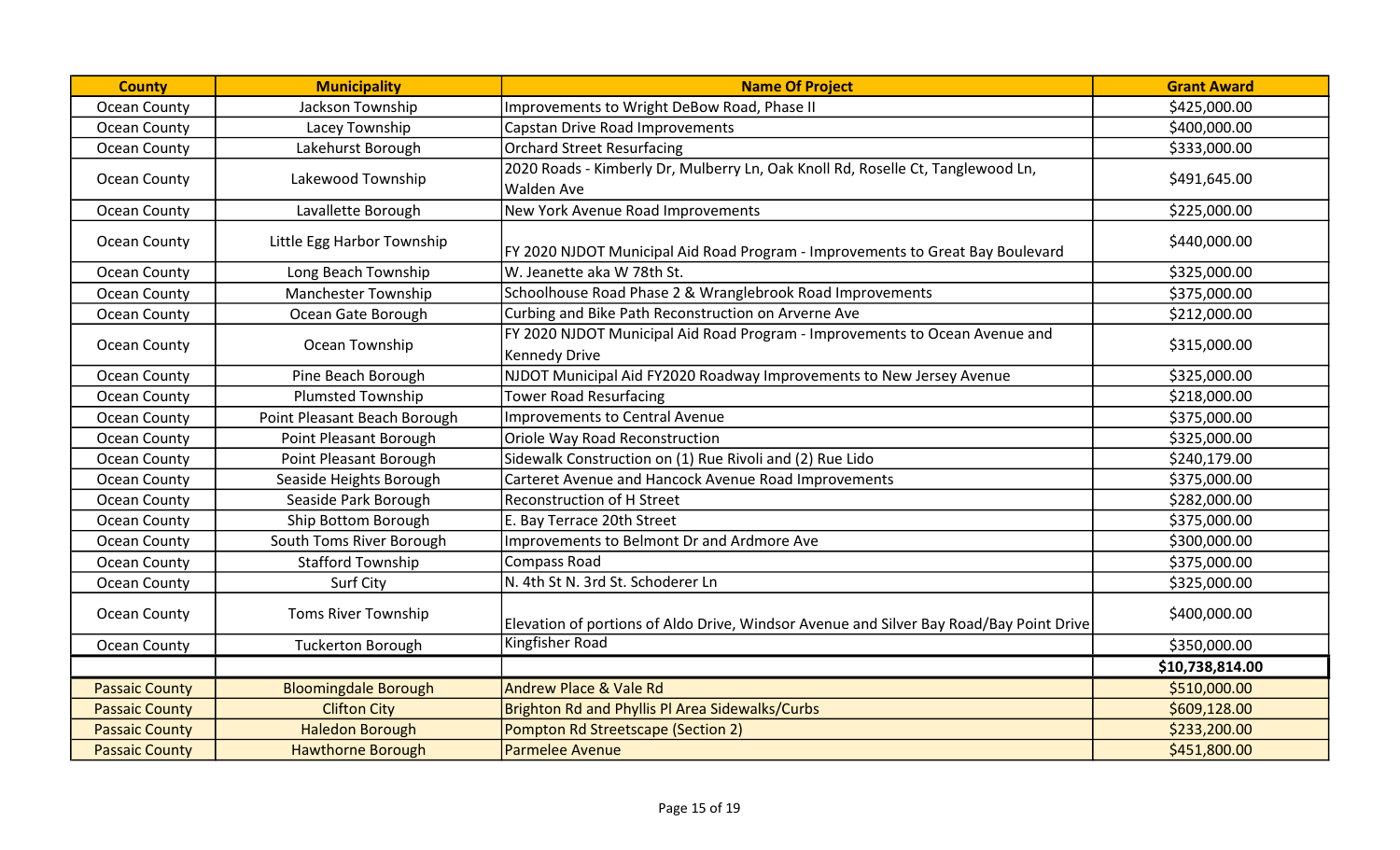| <b>County</b>          | <b>Municipality</b>              | <b>Name Of Project</b>                                           | <b>Grant Award</b> |
|------------------------|----------------------------------|------------------------------------------------------------------|--------------------|
| <b>Passaic County</b>  | <b>Little Falls Township</b>     | Downtown Streetscape Impr - Phase 2                              | \$583,000.00       |
| <b>Passaic County</b>  | North Haledon Borough            | Oakwood Avenue, Section 2                                        | \$351,400.00       |
| <b>Passaic County</b>  | <b>Passaic City</b>              | City of Passaic 2020 Various Streets Improvements                | \$883,174.00       |
| <b>Passaic County</b>  | <b>Paterson City</b>             | 2020 State Aid Road Resurfacing Program                          | \$1,333,696.00     |
| <b>Passaic County</b>  | <b>Pompton Lakes Borough</b>     | <b>Colfax Avenue - Section 2</b>                                 | \$169,100.00       |
| <b>Passaic County</b>  | <b>Prospect Park Borough</b>     | <b>Prospect Park - Various Streets</b>                           | \$242,600.00       |
| <b>Passaic County</b>  | <b>Ringwood Borough</b>          | <b>Erskine Rd/Lakeview Ave - Phase 3</b>                         | \$480,000.00       |
| <b>Passaic County</b>  | <b>Totowa Borough</b>            | Craig Court, Dey Hill Trail and Commerce Way Improvement Project | \$411,192.00       |
| <b>Passaic County</b>  | <b>Wanaque Borough</b>           | <b>Various Streets</b>                                           | \$510,000.00       |
| <b>Passaic County</b>  | <b>Wayne Township</b>            | <b>West Belt Parkway Resurfacing</b>                             | \$480,000.00       |
| <b>Passaic County</b>  | <b>West Milford Township</b>     | <b>Clinton Road - Section 3</b>                                  | \$215,000.00       |
| <b>Passaic County</b>  | <b>Woodland Park Borough</b>     | McBride Avenue Streetscape-Section 7                             | \$484,500.00       |
|                        |                                  |                                                                  | \$7,947,790.00     |
| <b>Salem County</b>    | <b>Carneys Point Township</b>    | <b>Broadway Street Roadway Improvements</b>                      | \$166,382.00       |
| Salem County           | Elmer Borough                    | Various                                                          | \$151,382.00       |
| <b>Salem County</b>    | <b>Elsinboro Township</b>        | North Locust Avenue Reconstruction                               | \$141,382.00       |
| <b>Salem County</b>    | Lower Alloways Creek Township    | Alloway Creek Neck Road Section VI Reconstruction                | \$156,382.00       |
| <b>Salem County</b>    | Penns Grove Borough              | Lanning Avenue Roadway Improvements                              | \$189,020.00       |
| Salem County           | Pennsville Township              | Pennsville Township Bikeway-Phase I                              | \$176,382.00       |
| Salem County           | Pilesgrove Township              | Municipal Aid Program                                            | \$151,382.00       |
| Salem County           | Pittsgrove Township              | Morton Avenue Phase II Roadway Improvements                      | \$166,382.00       |
| <b>Salem County</b>    | <b>Quinton Township</b>          | Sims Drive, Wright Avenue, Washington Plaza Reconstruction       | \$136,381.00       |
| Salem County           | Salem City                       | <b>Reconstruction of 8th Street</b>                              | \$176,392.00       |
| <b>Salem County</b>    | <b>Upper Pittsgrove Township</b> | <b>Fitchhorn Road Resurfacing</b>                                | \$136,381.00       |
|                        |                                  |                                                                  | \$1,747,848.00     |
| <b>Somerset County</b> | <b>Bedminster Township</b>       | <b>Black River Road Improvements - Section 1</b>                 | \$300,000.00       |
| <b>Somerset County</b> | <b>Bernards Township</b>         | Spring Valley Boulevard Improvements - Section 1                 | \$320,000.00       |
| <b>Somerset County</b> | <b>Bernardsville Borough</b>     | <b>Washington Corner Road Improvements</b>                       | \$300,000.00       |
| <b>Somerset County</b> | <b>Bound Brook Borough</b>       | <b>Rehabilitation of West 2nd Street Project - Phase II</b>      | \$404,036.00       |
| <b>Somerset County</b> | <b>Bridgewater Township</b>      | Steeple Chase Lane at Eisenhower School                          | \$380,000.00       |
| <b>Somerset County</b> | Far Hills Borough                | Mine Brook Road Improvements - Section 2                         | \$325,000.00       |
| <b>Somerset County</b> | <b>Franklin Township</b>         | <b>Resurfacing of School House Rd</b>                            | \$360,000.00       |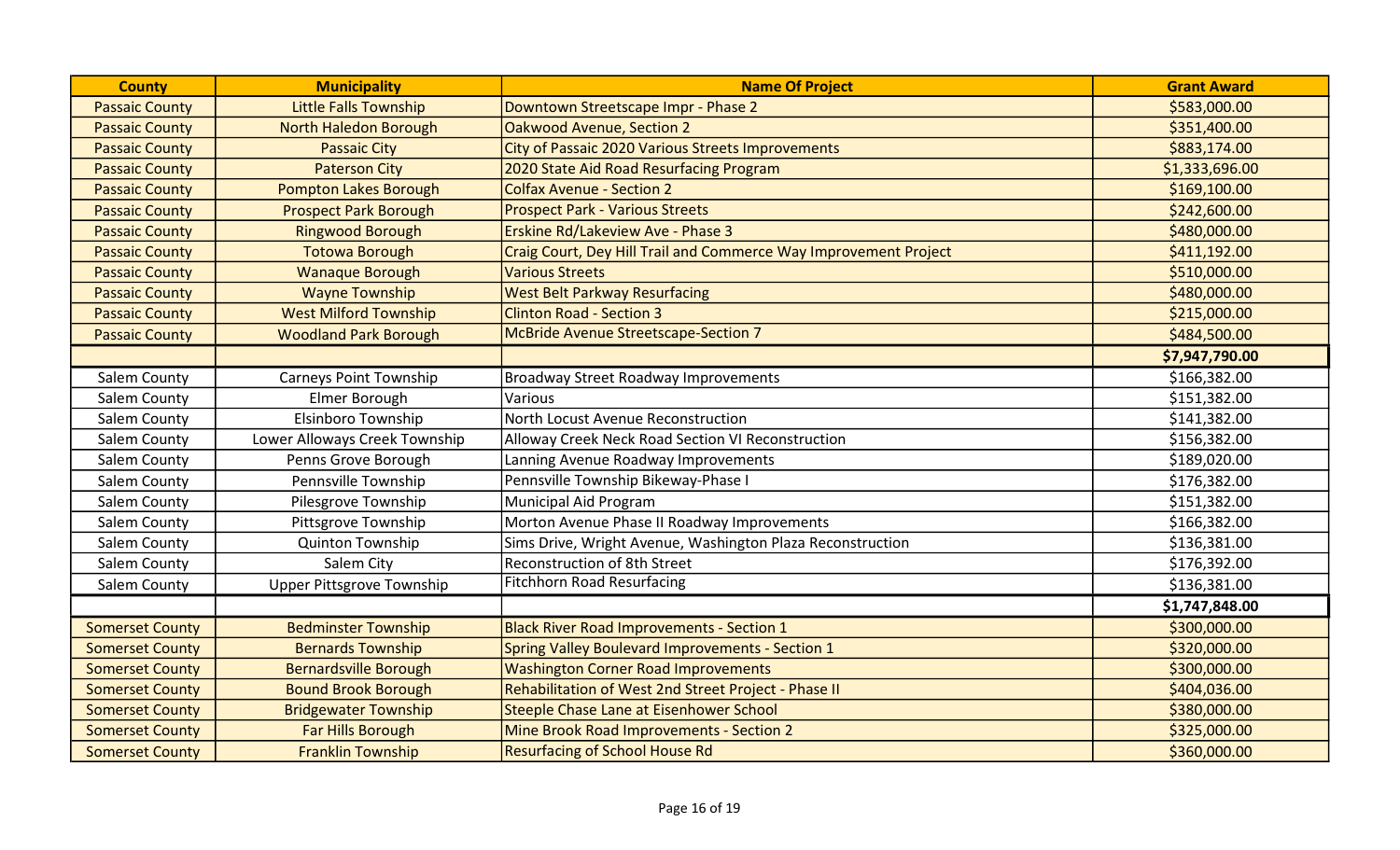| <b>County</b>          | <b>Municipality</b>              | <b>Name Of Project</b>                                                      | <b>Grant Award</b> |
|------------------------|----------------------------------|-----------------------------------------------------------------------------|--------------------|
| <b>Somerset County</b> | <b>Green Brook Township</b>      | Milling and paving of various Green Brook roads                             | \$325,000.00       |
| <b>Somerset County</b> | <b>Hillsborough Township</b>     | <b>Willow Road Phase 2</b>                                                  | \$340,000.00       |
| <b>Somerset County</b> | <b>Manville Borough</b>          | <b>Improvements to Books Boulevard - Phase 2</b>                            | \$340,000.00       |
| <b>Somerset County</b> | <b>Millstone Borough</b>         | <b>2020 MILLSTONE BOROUGH ROADS FOR RESURFACING</b>                         | \$83,000.00        |
| <b>Somerset County</b> | <b>Montgomery Township</b>       | <b>Skillman Road Pathway and Road Improvements</b>                          | \$360,000.00       |
| <b>Somerset County</b> | <b>North Plainfield Borough</b>  | Summit Avenue Improvements-2020 NJDOT                                       | \$350,000.00       |
| <b>Somerset County</b> | Peapack & Gladstone Borough      | <b>Sheephill Drive and Forest View Drive Resurfacing</b>                    | \$250,000.00       |
| <b>Somerset County</b> | <b>Raritan Borough</b>           | <b>Improvements to Weiss Terrace</b>                                        | \$360,000.00       |
| <b>Somerset County</b> | <b>Rocky Hill Borough</b>        | Princeton Avenue Road Improvement Project                                   | \$360,000.00       |
| <b>Somerset County</b> | <b>Somerville Borough</b>        | 2020 Road Improvement Program Including Davenport Street and Mercer Street. | \$380,000.00       |
| <b>Somerset County</b> | <b>South Bound Brook Borough</b> | 2020 Roadway Improvements                                                   | \$320,000.00       |
| <b>Somerset County</b> | <b>Warren Township</b>           | <b>Saw Mill Road</b>                                                        | \$300,000.00       |
| <b>Somerset County</b> | <b>Watchung Borough</b>          | 2020 Various Roadway Improvements                                           | \$300,000.00       |
|                        |                                  |                                                                             | \$6,457,036.00     |
| <b>Sussex County</b>   | Andover Borough                  | Old Creamery Road Improvements                                              | \$200,000.00       |
| <b>Sussex County</b>   | Andover Township                 | <b>Skytop Road Improvements</b>                                             | \$135,000.00       |
| <b>Sussex County</b>   | <b>Byram Township</b>            | North Shore Road Improvements                                               | \$160,000.00       |
| <b>Sussex County</b>   | <b>Frankford Township</b>        | Ridge Road - Sec. II Resurfacing                                            | \$128,647.00       |
| <b>Sussex County</b>   | Franklin Borough                 | <b>Scott Road Resurfacing</b>                                               | \$175,000.00       |
| <b>Sussex County</b>   | Fredon Township                  | Fredon-Greendell Road - Sec. III&IV Resurfacing                             | \$145,000.00       |
| <b>Sussex County</b>   | Green Township                   | Whitehall Road Improvements                                                 | \$160,000.00       |
| <b>Sussex County</b>   | Hamburg Borough                  | Mulberry St. Neighborhood Resurfacing                                       | \$135,000.00       |
| <b>Sussex County</b>   | Hampton Township                 | <b>Frank Chandler Road Resurfacing</b>                                      | \$145,000.00       |
| <b>Sussex County</b>   | <b>Hardyston Township</b>        | Park Drive Roadway Improvements                                             | \$135,000.00       |
| <b>Sussex County</b>   | <b>Hopatcong Borough</b>         | Broadway & Monroe Trail Resurfacing Project                                 | \$135,000.00       |
| <b>Sussex County</b>   | Lafayette Township               | Statesville Quarry Road Improvements Phase II                               | \$170,000.00       |
| <b>Sussex County</b>   | Montague Township                | New Mashipacong Road - Section I                                            | \$160,000.00       |
| <b>Sussex County</b>   | Newton Town                      | Halsted St. & Madison St. - Sec. II Resurfacing                             | \$175,000.00       |
| <b>Sussex County</b>   | Ogdensburg Borough               | Passaic Avenue Improvements                                                 | \$135,000.00       |
| <b>Sussex County</b>   | Sandyston Township               | Hotalen Rd-SecV&Flatbrook Rd-SecIII Resurfacing                             | \$160,000.00       |
| <b>Sussex County</b>   | Sparta Township                  | <b>Green Road Improvements</b>                                              | \$175,000.00       |
| <b>Sussex County</b>   | Stanhope Borough                 | Borough Roadway Preservation Project                                        | \$249,000.00       |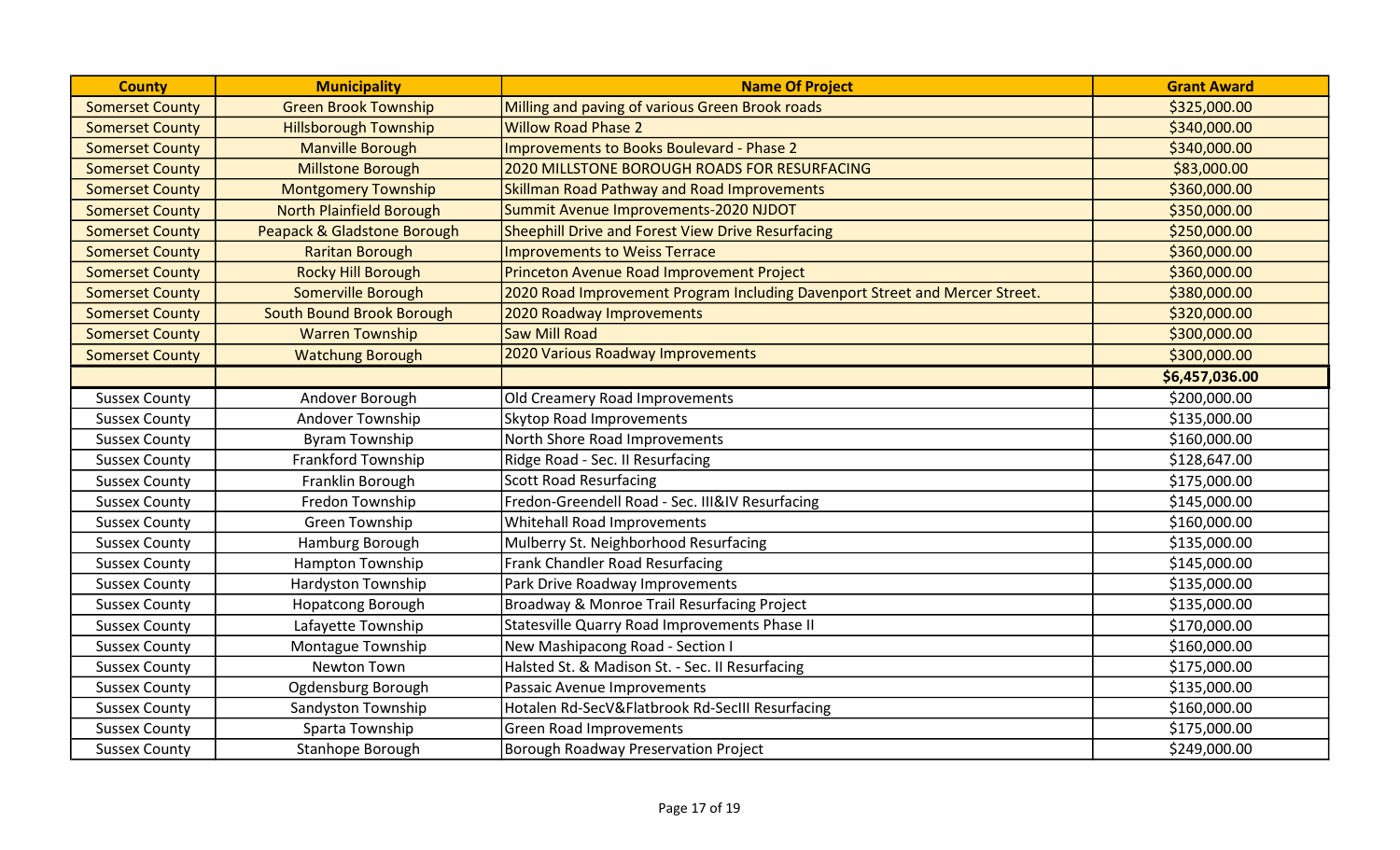| <b>County</b>        | <b>Municipality</b>              | <b>Name Of Project</b>                                                            | <b>Grant Award</b> |
|----------------------|----------------------------------|-----------------------------------------------------------------------------------|--------------------|
| <b>Sussex County</b> | <b>Stillwater Township</b>       | Old Foundry Road - Phase I                                                        | \$200,000.00       |
| <b>Sussex County</b> | Sussex Borough                   | Main Street Road Improvements                                                     | \$175,000.00       |
| <b>Sussex County</b> | Vernon Township                  | Breakneck Road - Phase II Improvements                                            | \$225,000.00       |
| <b>Sussex County</b> | Wantage Township                 | Lower Unionville Road - Section III Resurfacing                                   | \$200,000.00       |
|                      |                                  |                                                                                   | \$3,677,647.00     |
| <b>Union County</b>  | <b>Berkeley Heights Township</b> | Various Streets-2020-Berkeley Heights                                             | \$360,000.00       |
| <b>Union County</b>  | <b>City of Plainfield</b>        | <b>Roadway Improvements for Prospect Avenue</b>                                   | \$531,748.00       |
| <b>Union County</b>  | <b>Clark Township</b>            | Wilson Drive and Waterson Drive Road and Traffic Signal Improvements - NJDOT 2020 | \$329,000.00       |
| <b>Union County</b>  | <b>Cranford Township</b>         | Various Streets - 2020 - Cranford                                                 | \$390,000.00       |
| <b>Union County</b>  | <b>Elizabeth City</b>            | <b>Elizabeth River Trail Phase 5 Extension</b>                                    | \$710,889.00       |
| <b>Union County</b>  | <b>Fanwood Borough</b>           | Various Streets - 2020 - Fanwood                                                  | \$400,000.00       |
| <b>Union County</b>  | <b>Garwood Borough</b>           | Various Streets - 2020 - Garwood                                                  | \$380,000.00       |
| <b>Union County</b>  | <b>Hillside Township</b>         | <b>Plymouth Road</b>                                                              | \$147,946.00       |
| <b>Union County</b>  | <b>Hillside Township</b>         | Williamson Avenue                                                                 | \$350,000.00       |
| <b>Union County</b>  | <b>Kenilworth Borough</b>        | Various Streets - 2020 - Kenilworth                                               | \$380,000.00       |
| <b>Union County</b>  | <b>Linden City</b>               | Various Streets - 2020 - Linden                                                   | \$405,000.00       |
| <b>Union County</b>  | <b>Mountainside Borough</b>      | Long Meadow and Beechwood Court                                                   | \$322,000.00       |
| <b>Union County</b>  | <b>New Providence Borough</b>    | Various Streets- 2020 - New Providence                                            | \$322,000.00       |
| <b>Union County</b>  | <b>Rahway City</b>               | Various Streets - 2020 - Rahway                                                   | \$431,728.00       |
| <b>Union County</b>  | <b>Roselle Borough</b>           | Various Streets - 2020 - Roselle                                                  | \$467,604.00       |
| <b>Union County</b>  | <b>Roselle Park Borough</b>      | Various Streets-2020-Roselle Park                                                 | \$390,000.00       |
| <b>Union County</b>  | <b>Scotch Plains Township</b>    | Plainfield Avenue (Section 1)                                                     | \$390,000.00       |
| <b>Union County</b>  | <b>Springfield Township</b>      | Benjamin Drive and New Brook Lane                                                 | \$370,000.00       |
| <b>Union County</b>  | <b>Summit City</b>               | <b>West End Avenue Improvement Project</b>                                        | \$352,000.00       |
| <b>Union County</b>  | <b>Union Township</b>            | Elmwood Avenue Improvements Project                                               | \$350,000.00       |
| <b>Union County</b>  | <b>Westfield Township</b>        | Improvement of Scotch Plains Avenue                                               | \$299,475.00       |
| <b>Union County</b>  | <b>Winfield Township</b>         | Various Streets - 2020 - Winfield                                                 | \$240,000.00       |
|                      |                                  |                                                                                   | \$8,319,390.00     |
| <b>Warren County</b> | <b>Allamuchy Township</b>        | Bear Creek Road Improvement Project (Phase 2)                                     | \$112,500.00       |
| <b>Warren County</b> | Alpha Borough                    | 5th Avenue - Phase III Reconstruction                                             | \$130,000.00       |
| <b>Warren County</b> | <b>Belvidere Township</b>        | Paul Street and Wall Street Improvement Project                                   | \$150,000.00       |